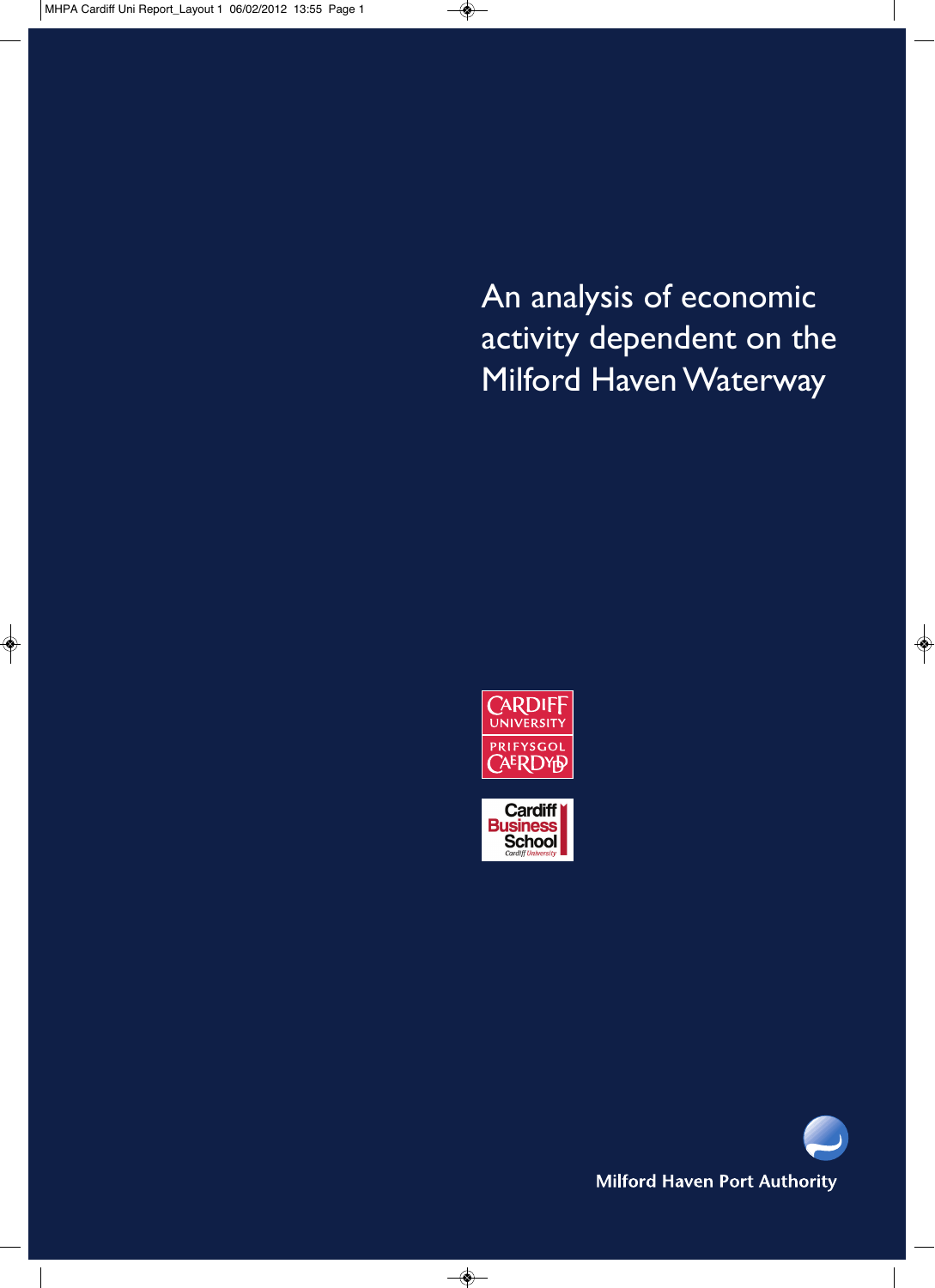# An analysis of economic activity dependent on the Milford Haven Waterway

February 2012





#### **Final report:**

Mr Alec Don Chief Executive Milford Haven Port Authority Gorsewood Drive, Milford Haven SA73 3ER

From: Cardiff University Welsh Economy Research Unit Cardiff Business School Colum Drive Cardiff, CF10 3EU

Prof. Max Munday Email: mundaymc@cf.ac.uk Tel: 02920 875089 www.weru.org.uk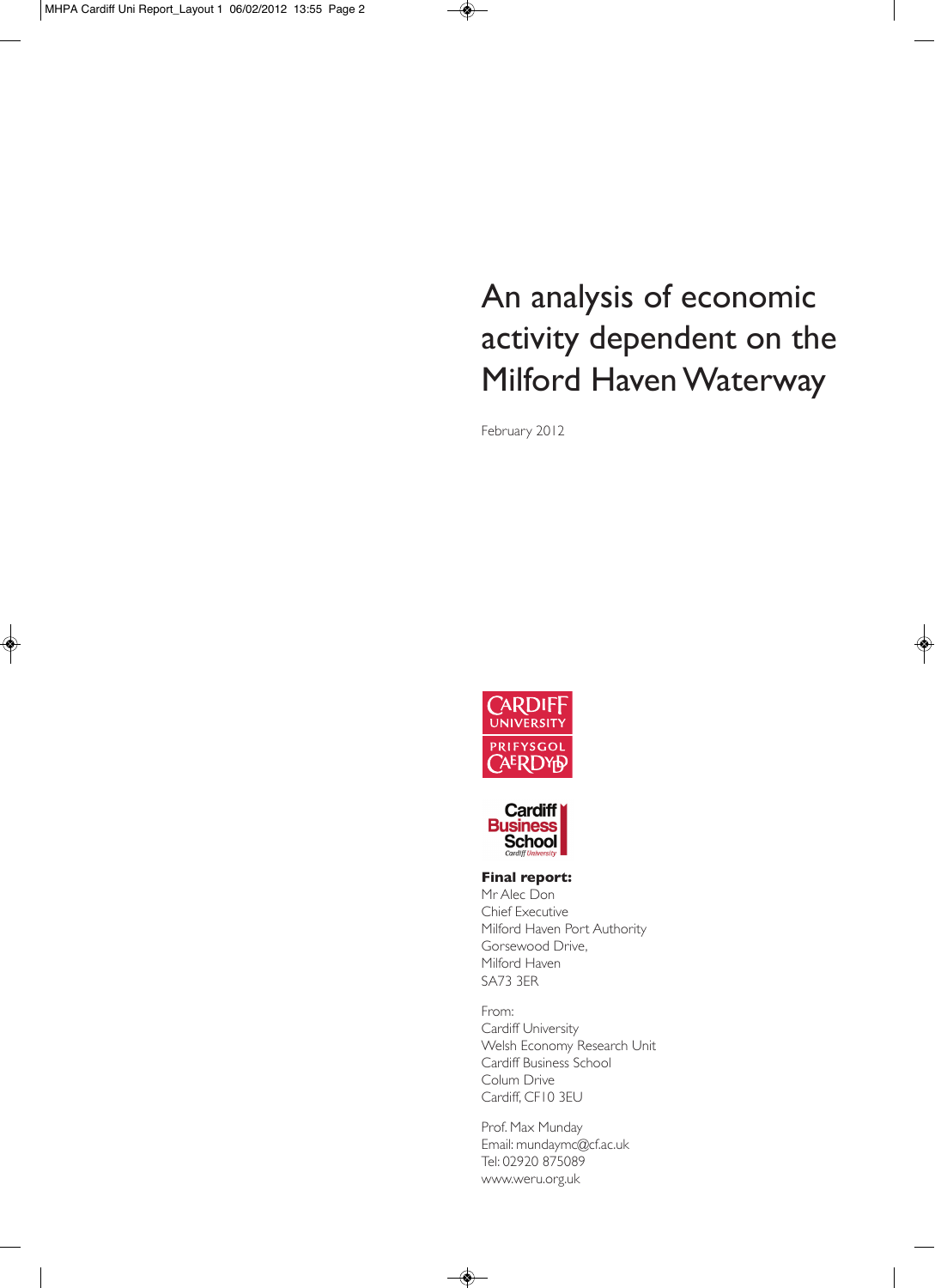## **Contents**

| Research Summary                                  | 4              |
|---------------------------------------------------|----------------|
| Introduction                                      | 5              |
| The economic impact of the Milford Haven: Context | 6              |
| Milford Haven: Review of current activities       | 9              |
| The economic contribution of businesses supported |                |
| by the Waterway                                   | $\overline{2}$ |
| Consultation                                      | 18             |
| Conclusions                                       | 20             |
| Appendix 1: Welsh Input-Output tables             | 21             |
| Selected references                               | 22             |

## **Acknowledgement:**

*We are grateful to a number of firms in the Haven who provided information to assist with this analysis, and particularly to Valero, Murco, South Hook LNG, Dragon LNG, SemLogistics and Pembroke Power Station (RWE nPower) without whose assistance this project would not have been possible.*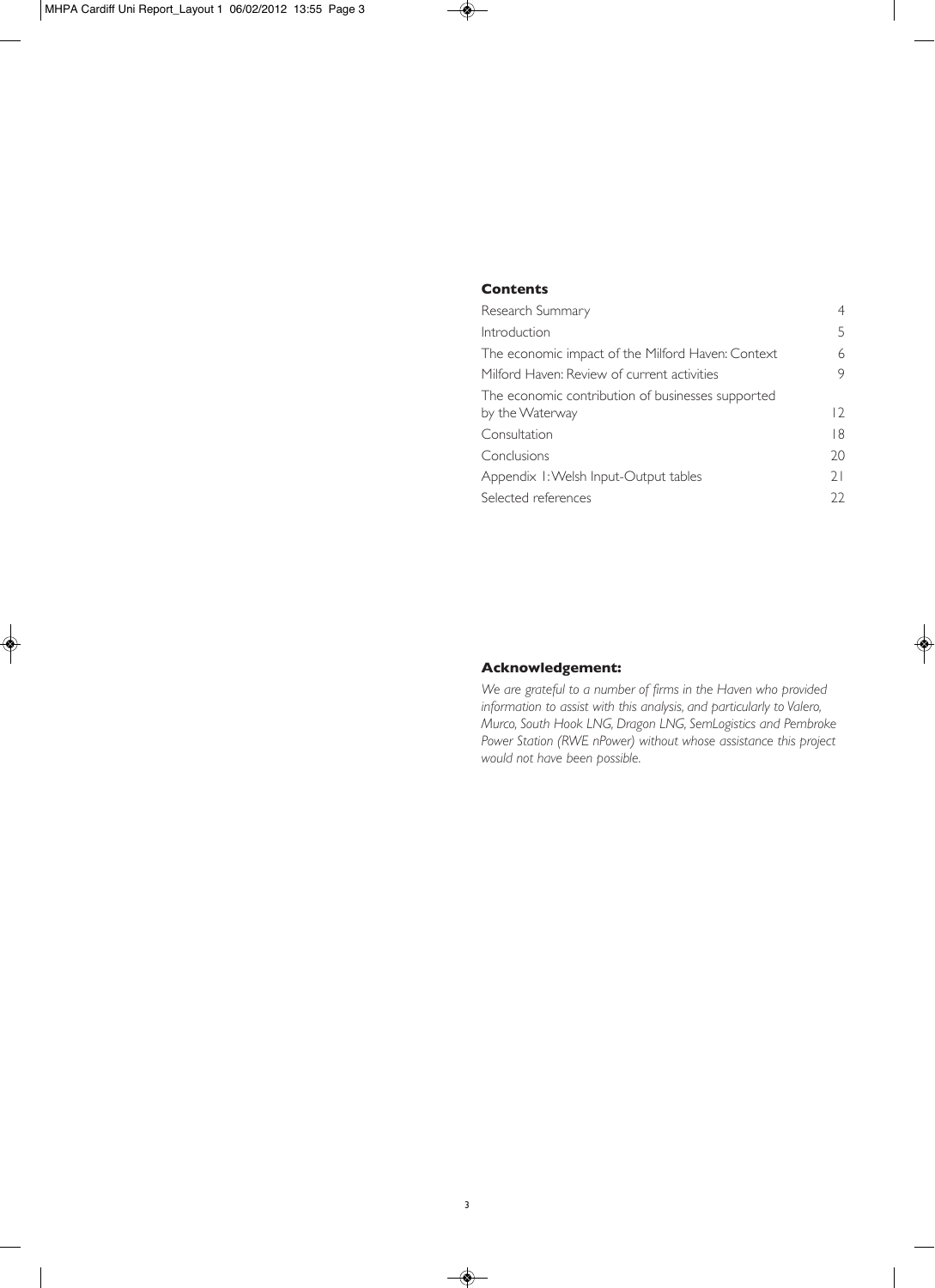#### **Research summary**

This report was undertaken by the Welsh Economy Research Unit of Cardiff Business School for Milford Haven Port Authority during the period March to September 2011. The objectives of the project were to establish the level of local and then Welsh economic activity dependent on the Milford Haven Waterway. The report also examines the main challenges facing the main industrial firms operating at the Haven.

The report estimated that the industrial complex supported by the Waterway supported over 3,800 full time equivalent jobs (FTE), which was around 40% of total employment in the local economy surrounding the Haven, and around 7% of total Pembrokeshire employment. Much of Pembrokeshire's manufacturing base is in the local economy surrounding the Waterway.

By far the largest sector is energy (oil refining, gas processing and power generation). A significant proportion of the employees in the energy sector actually live in Pembrokeshire, spending incomes in the local economy. The gross remuneration associated with direct employment in the energy sector was in the order of £92m per annum. It is also estimated that the businesses and institutions dependent on the Waterway are directly associated with £323.7m of gross value added (GVA) (or around one fifth of the total GVA generated in the Pembrokeshire economy). Over 60% of this GVA is estimated to be generated in the energy sector. The report also finds that an overall total of 5,073 FTE jobs in Wales are directly and indirectly supported by activity dependent on the Milford Haven Waterway.

The report shows that the energy and port sector plays an important role in supporting employment directly and indirectly in Pembrokeshire and Wales. While this study has focused on local and regional effects it is noted that a recent report from the UK Petroleum Industries Association (2011) highlighted that for every job in the refining sector as many as seven jobs may be supported in the wider economy as a result of refinery purchases and employee spending.

The report shows that the oil and gas processing sector in the Haven and the developing power generation sector will play an important role in future UK energy security. Furthermore, the development of LNG infrastructure at the Port and the flexibility this provides has ramifications for the UK's ability to meet its carbon reduction targets under the Kyoto Protocol.

Despite an important economic contribution, elements of the energy complex at the Haven were shown to be under an increasing regulatory burden, with concerns that more complex planning procedures were making it more difficult for firms to invest profitably. International product prices, domestic demand and location specific environmental regulations are tightly connected to the future competitiveness of the Haven as an energy industry location. The prospects for firms linked to the energy sector around the Haven are then associated with these same factors, although also influenced by the future prospects at developing investment sites for renewables in the local economy, which potentially offer significant diversification opportunities.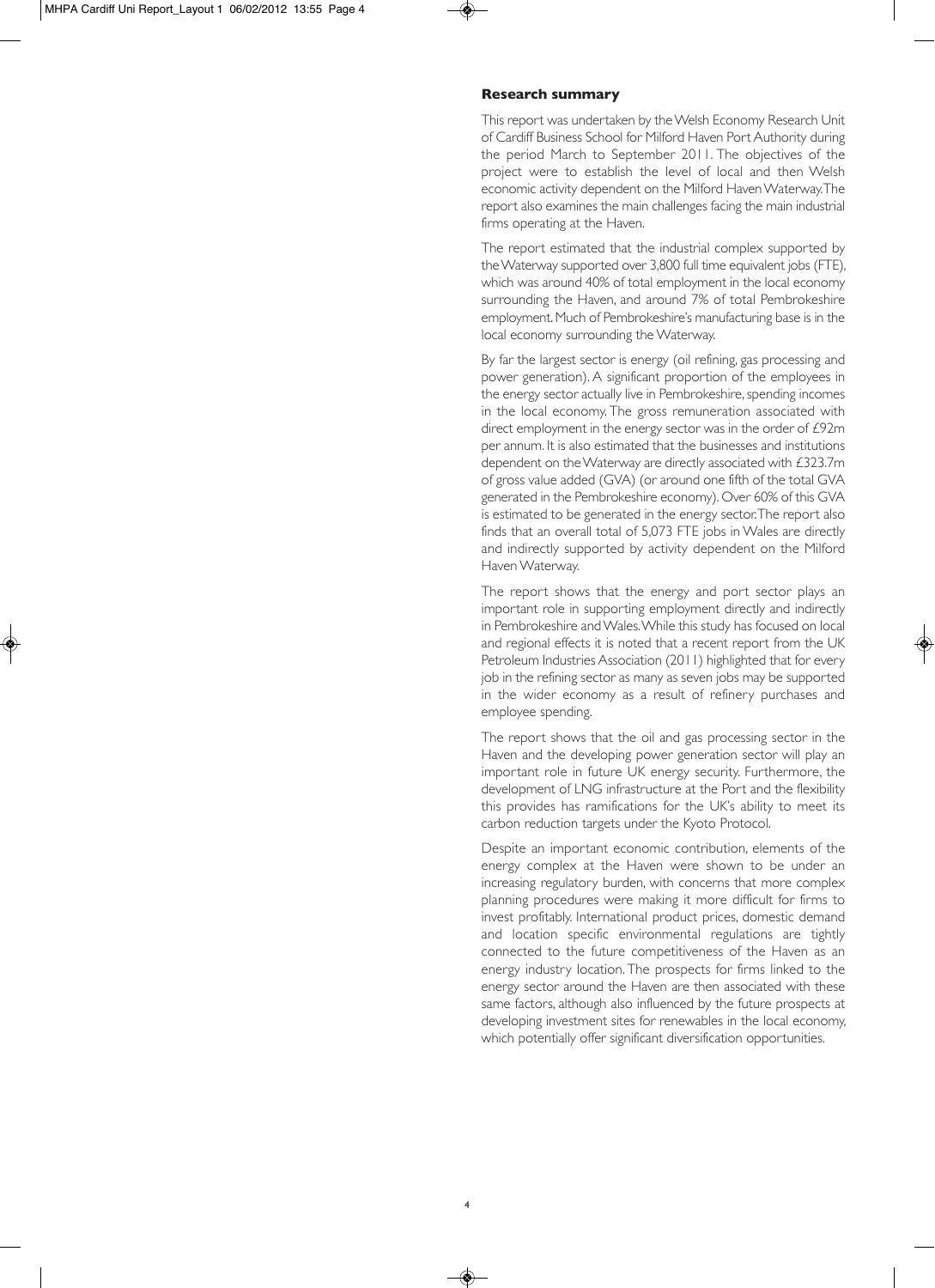## **1. Introduction**

This research was commissioned by Milford Haven Port Authority during March 2011. The research examines the economic activity that is dependent on the Milford Haven Waterway and the presence of the Port infrastructure. This includes dependent employment in the local area of Milford Haven and Pembroke Dock, but also includes an estimate of the employment impacts in the wider economy of Wales.

The objectives of the research were to:

- Estimate the extent of direct local economic activity dependent on the Milford Haven Waterway and the existence of the Port.
- To establish the level of local employment which is indirectly associated with the presence of the Waterway, for example in suppliers to firms who are directly dependent on the Waterway.
- To examine the economic significance of the Milford Haven energy complex in the context of the Pembrokeshire and Welsh economies.
- To estimate the economic activity across the whole of Wales dependent on the Milford Haven industrial complex.
- To examine the contribution of Haven-facing facilities to the Welsh and UK energy grid, and the strategic role of the oil and gas processing sector in West Wales.
- To explore the challenges facing businesses at the Haven.

The remainder of the report is structured as follows.:

- The second section provides some context to the study, including a commentary on recent industrial growth at the Haven; the changing activity base of the Port; and the role of port infrastructure in regional economic development.
- The third section outlines the current activities of the Port.
- The fourth section provides an analysis of the local and regional economic activity that is dependent on the Milford Haven Waterway.
- The fifth section provides a review of the issues that were raised by surveyed businesses concerning factors that would affect future operational prospects in the Haven.
- The final section contains the research conclusions. The appendix to the report provides some further details of the economic model used to examine the Wales-wide effects of the energy complex at the Haven.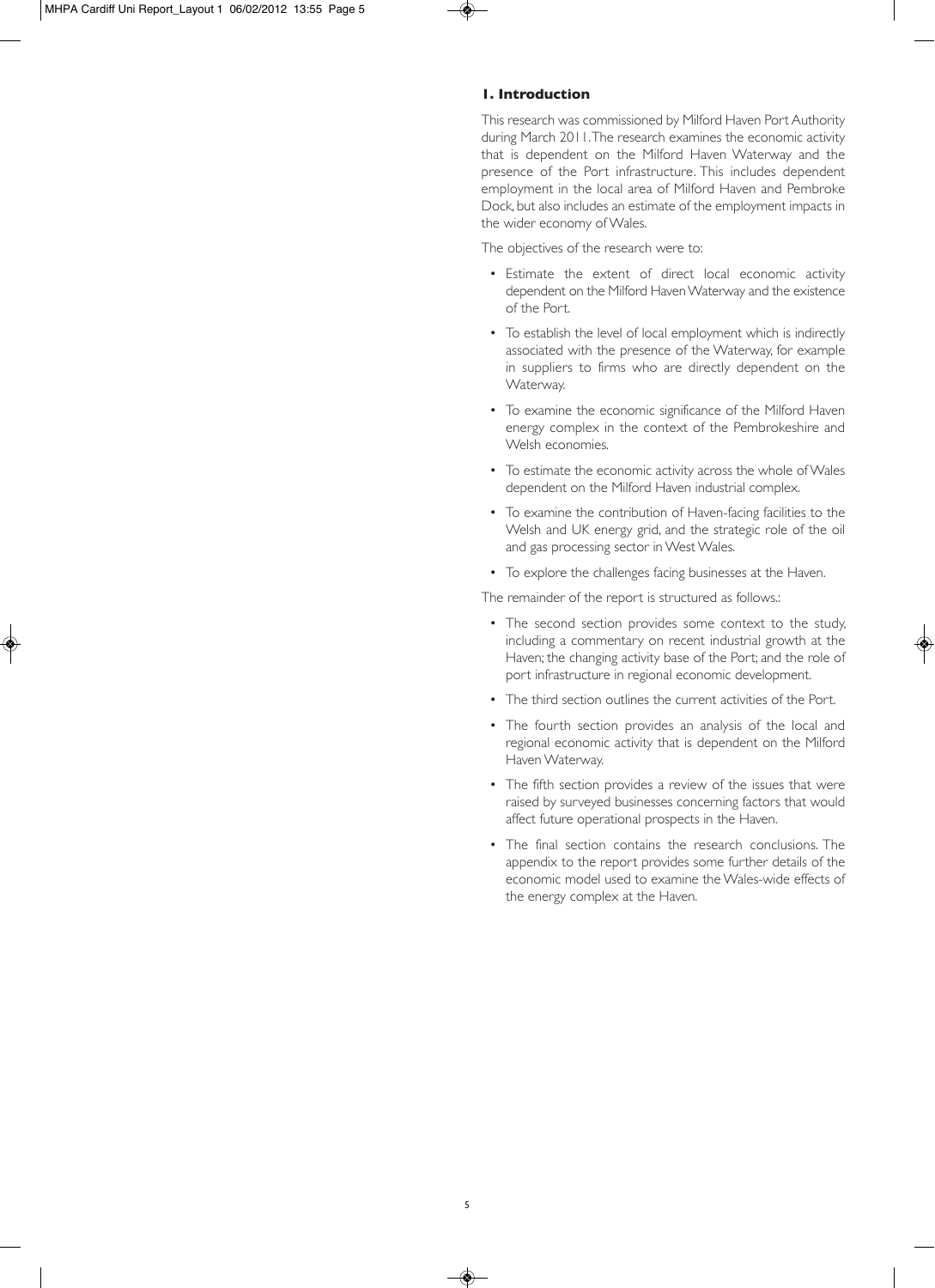## **2. The economic impact of the Milford Haven: Context**

This opening section provides some context for the analysis and considers the importance of examining the economic impact of the activities supported by the Milford Haven Waterway in general and the Port in particular.

## **2.1 The changing face of the processing sector**

The area surrounding the Haven has, for many years, been the home of some of Wales' largest inward investing firms. The deep channel of the Milford Haven Waterway enabled access to large oil tankers and was crucial in the establishment of oil refineries and related facilities by:

- Esso at a site near Herbrandston which opened in 1960 and closed in 1983 (now the site of the South Hook Liquefied Natural Gas development);
- British Petroleum who built a deep-water terminal at Popton in 1960 and linked this by a pipe-line to their Llandarcy (Neath) refinery. Later, further land at Popton Fort was bought for the construction of a tank farm;
- Regent Oil Company (then Texaco, Chevron and from August 2011, Valero) on land next to Pembrokeshire Coast National Park, from 1964 to the present day;
- Gulf who operated from a site at Waterston from 1968 to 1997 (parts of which have since been developed into the SemLogistics tank storage operation). Dragon LNG operates an LNG terminal and 48MW combined heat and power unit on part of the site and jetties;
- Amoco (Total, and now Murco) from 1973 to the present day, at Robeston.

Over a period of over 50 years, the oil refining sector has built extensive linkages with businesses in Pembrokeshire and a wider set of Welsh firms. While the refineries themselves represent capital intensive process sectors, they support activity in a wide range of local industries. As a consequence, any changes in the capacity of the regional refining sector would have considerable indirect economic consequences. Indeed, so important is the contribution of the refineries to Welsh industrial output that even scheduled maintenance, and short run refinery outages, can affect the trend rate of growth in the Welsh index of production.

Joining the refining sector more recently have been two large investments to store and process incoming liquefied natural gas (LNG). The scale of the LNG development at the Haven is considerable. The two terminals are separately operated by South Hook LNG and Dragon LNG and make Milford Haven the largest LNG receiving terminal complex in Europe. Currently Milford Haven handles around £3billion worth of LNG per annum. The construction of the LNG import and storage facilities required that the two terminals at Milford Haven be connected to the UK gas grid, and with a need to also expand National Grid networks of high-pressure natural gas pipelines from Aberdulais (near Neath), through South Wales and onwards into Herefordshire and Gloucestershire. The pipeline from the Haven was one of the largest construction projects in Western Europe in the period 2006-2009.

The availability of a reliable, high-pressure supply of gas has attracted interest from a number of electricity generators. One of these, RWE nPower, has now developed a 2GW gas fired power station on the site of the former Pembroke Power Station. On

completion, this will be one of the largest gas fired power stations in the UK. As a further example, the Valero refinery will be connected to the gas main from November and this is expected to significantly improve the productivity of the refinery.

For Wales (and the UK) the LNG investment, together with ongoing investments at the refineries, have occurred at a time when inward investment into Wales has been in short supply, and with the period 2005-2011 seeing a large number of manufacturing exits throughout Wales. Together, South Hook LNG and Dragon LNG, with the RWE nPower Pembroke Power Station represent an inward investment of close to £2.25bn. Without port infrastructure and services the presence of existing brownfield sites, jetties and overhead infrastructure, these investments would have been impossible. To put these figures into some context, in the whole period from 1984 to 2007 Wales attracted an estimated total of £13.6bn of capital investment from overseas firms, making the new investments a very major addition to the inward investment capital stock in Wales. In addition to these investments, National Grid invested around £750m to improve the gas pipeline from Milford Haven to the main UK gas grid.

Coupled with this economic contribution in direct and indirect terms are increasing pressures on the processing sector in the Haven. For the oil refiners, net margins will be squeezed as a result of EU environmental regulation (EU ETS III after 2013) and as a result of carbon floor pricing, demands for increasing energy efficiency from regulators, and containment requirements. Where companies become dependent on refining margins, these pressures are particularly acute. Set beside EU wide regulatory pressure are more local, environmental pressures and planning regulations which can make the UK a more expensive place to invest. Increasing regulation also affects the LNG infrastructure. Costs associated with EU ETS are a major issue for the LNG terminals and could affect their future competitiveness.

Notwithstanding, the energy hub in the Haven is of continued strategic importance to the UK as a whole and offers security and diversity of energy supply. Indeed the UK Petroleum Industries Association (2011) reports that there are now just eight major operating refineries in the UK, jointly supplying around 90% of the inland market demand for petroleum products. Two of these major refineries are at the Haven. In addition, the LNG infrastructures potentially provide for a quarter of UK gas demand. The RWE power station will offer 2GW of generation capacity using stateof-the-art technologies.

While port activity has centred on hydrocarbon processing, there is every prospect of Milford Haven playing a key role in low carbon energy sources, for example, Milford Haven Port Authority is examining whether the strategic Blackbridge site on the north of the Haven can support renewables development. Indeed DTZ (2011) examining the consequences of low carbon energy sources on Welsh ports concluded that Milford Haven was among ports that "appear to have the greatest competitive advantage in exploiting the opportunities from low carbon energy sectors". Already Milford Haven hosts one of the three tidal energy projects to reach proposal/planning stage in Wales. The Wave Dragon 7MW demonstrator near Milford Haven is expected to be tested for a 3-5 year period to gain operational experience and knowledge of its energy transfer capabilities. Exploring renewable energy prospects in Pembrokeshire WERU (2005) concluded that:

*"The growth in renewable energies coupled with the area's environmental qualities make Pembrokeshire a potential exemplar for the pursuit of integrated and sustainable development. What is clear is*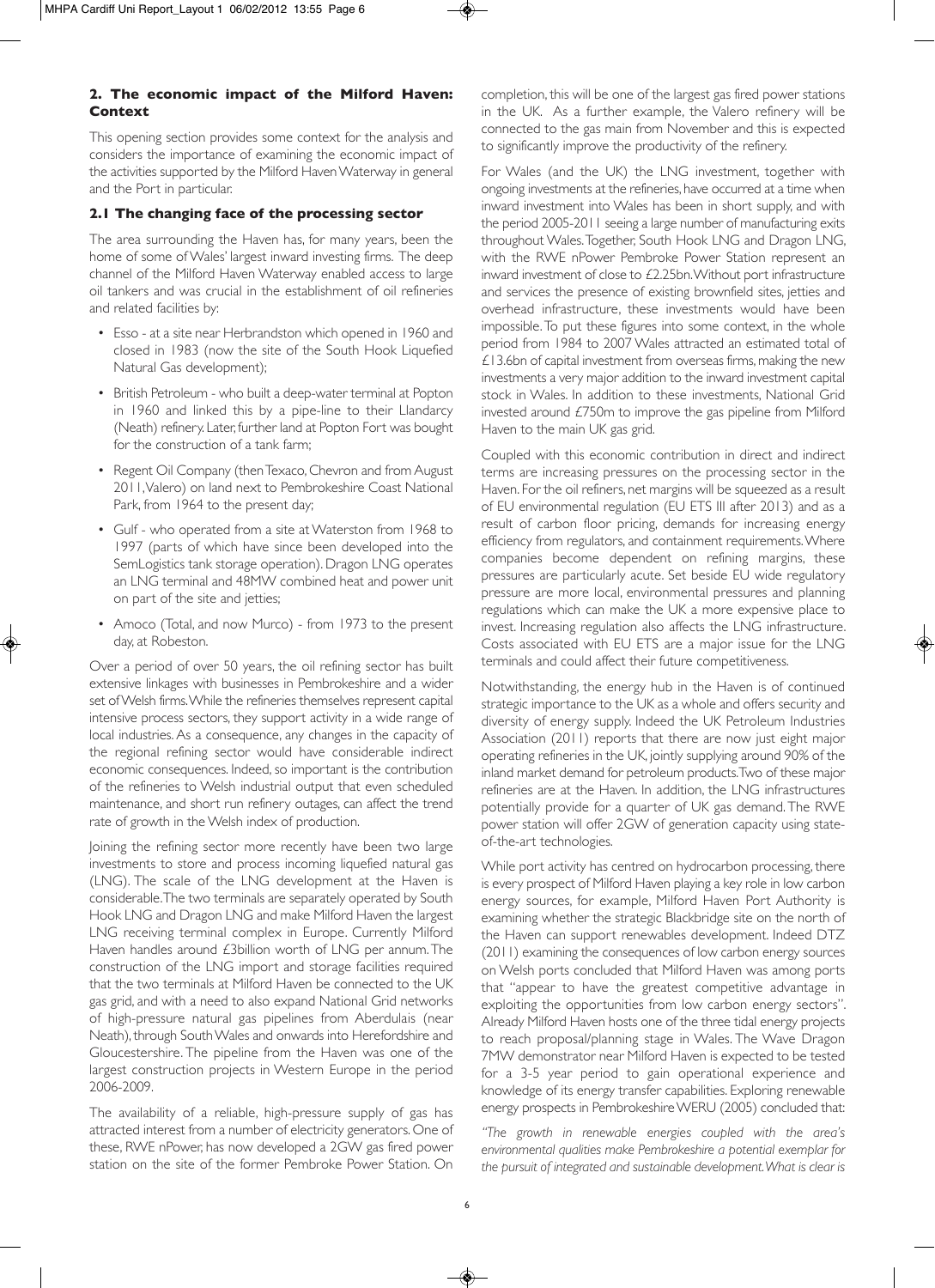*that considerable planning needs to take place now to ensure that the Pembrokeshire economy is less precariously balanced in the future and develops around more sustainable investment and employment. In particular, focused action is required on addressing the region's business infrastructure, skills and training and environmental challenges, and building strong networks around the LNG developments, the key ports and waterways, the Technium and the renewables sector and, not least, the communities of Pembrokeshire*." P.13

### **2.2 Port activity and the Pembrokeshire economy**

The industrial activity supported by the Waterway also needs to be understood in the context of the socio-economic needs of the Pembrokeshire and indeed the wider Welsh economy. The energy sector supports relatively high paid and highly skilled work both directly and indirectly through its purchasing linkages. Such high quality employment stands in contrast to the relatively poor performance of the Pembrokeshire economy in terms of selected income and earnings measures and a record of out-migration of younger people (Midmore and Thomas, 2006). It is estimated that gross value added per capita in the Pembrokeshire economy is around 40% below the UK average. The earnings characteristics of the energy complex around the Haven mean that its hypothetical removal would reduce this GVA per capita figure even more. Recent economic analyses of the county have highlighted:

- The Pembrokeshire economy has grown at a slower rate than the Welsh and UK economies over the recent past.
- Poor growth performance is linked to the county having higher specialisations in industries where productivity growth has been below national averages i.e. with relatively high amounts of employment in the non-market sector, and distribution, retail, hotels and catering.

Key challenges identified are to:

- increase the percentage of the resident population who actively contribute to economic development processes. Practically, this involves creating new opportunities for younger cohorts and reducing out-migration of young adults;
- attract new investment in manufacturing and services industries, and to develop functional and occupational depth within new and existing investments;
- reduce the reliance on the non-market sector for growth of employment and output with these sectors characterised by lower levels of productivity growth;
- establish gateways to economic opportunities across the economy, providing greater choices in employment opportunities for younger people to stay in the local area.

The Wales Spatial Plan (2008) reinforces these challenges:

*"There is an urgent need to improve business performance and profitability. Claimants of unemployment-related benefits are below national levels but the proportion of families claiming tax credits is the highest in Wales. Unemployment rates have fallen well below national levels, reflecting the fact that a high number of workers rely on income from more than one part-time job, whilst seasonality and low levels of earnings have an impact on job security. Economic activity rates are improving, albeit that about a quarter of those eligible to work in the Area are not in employment and inactivity rates remain high in some pockets of urban deprivation within, for example, the towns of Milford Haven, Neyland, Pembroke, Pembroke Dock and Haverfordwest*." p117

## **Table 2.1 Pembrokeshire economy: headlines Pembrokeshire**

| Population (2010)                              | 117,100                                |
|------------------------------------------------|----------------------------------------|
| GVA per capita (UK=100) 2008                   | c.60.0                                 |
| Employment (2010)                              | 51,900                                 |
| Of which Manufacturing                         | c. $3,200$ (or $6.2\%$ )               |
| Economic inactivity (2010)                     | 28% (of resident<br>population 16-64)  |
| Gross weekly earnings (residence, 2010)        | £465.90                                |
| Jobseekers Allowance claimants<br>(March 2011) | 3.6% (of resident<br>population 16-64) |

*Source: NOMISWEB and STATWales*

It is suggested that without the skilled employment opportunities provided by the firms on the Haven that Pembrokeshire's prospects would be far worse, and with the growth of inward investment in the Haven meeting key challenges highlighted in recent reports on prospects for the county. Indeed, the contribution of the Haven and its energy complex is specifically identified in the Wales Spatial Plan (2008)<sup>1</sup>: :

*"The Area is heavily reliant on a few major, predominantly public sector, employers, but is dominated by small and micro businesses, employing fewer than five people, and has a high proportion of self-employed people. The nationally important oil and gas sector is hugely significant to the economic prosperity of the Area as a whole and particularly the towns of Milford Haven and Pembroke Dock." p117*

#### **2.3 Welsh ports and economic development**

The above commentary links to a debate on the role of Welsh ports in economic development processes. Potentially, ports are a driving force in the economy particularly through their role in transportation, as an industry location, and as a means of enhancing regional policy objectives. These issues were exemplified in the British Ports Association (2010) publication *Welsh Ports: Driving Growth* which showed the economic strengths of Welsh ports coupled to a need for policy in Wales to assist the market led industry.<sup>2</sup>

Port assets have a series of direct economic effects. For example, the port creates employment (for both port activities themselves, as well as industries located within the port's boundaries or its immediate hinterland specifically in order to utilise port facilities), generates incomes, and therefore contributes directly to regional gross value added. The management and operation of ports thus creates a series of demands for regionally produced goods and services, such that port output leads to additional outputs elsewhere in the regional value chain (indirect effects). Similarly, the employees of the Port and allied industrial complexes spend some proportion of their income in the economy which again creates demands, and supports value added and employment in other parts of the economy (induced effects).

The direct effects also feed into a series of other wider and less quantifiable, but no less important effects upon the regional economy. Ports support international or inter-regional trading activity, enabling regionally based and national firms to gain access to cheaper products, and profitable international markets. The Port might also have a role in improving the general location offer of a region, improving access to tourists and providing the physical conduit for the transfer of new technology and ideas.

<sup>1</sup> *http://wales.gov.uk/location/strategy/spatial/documents/wsp2008update/?lang=en* <sup>2</sup> *See http://www.britishports.org.uk/regional/wales for further details*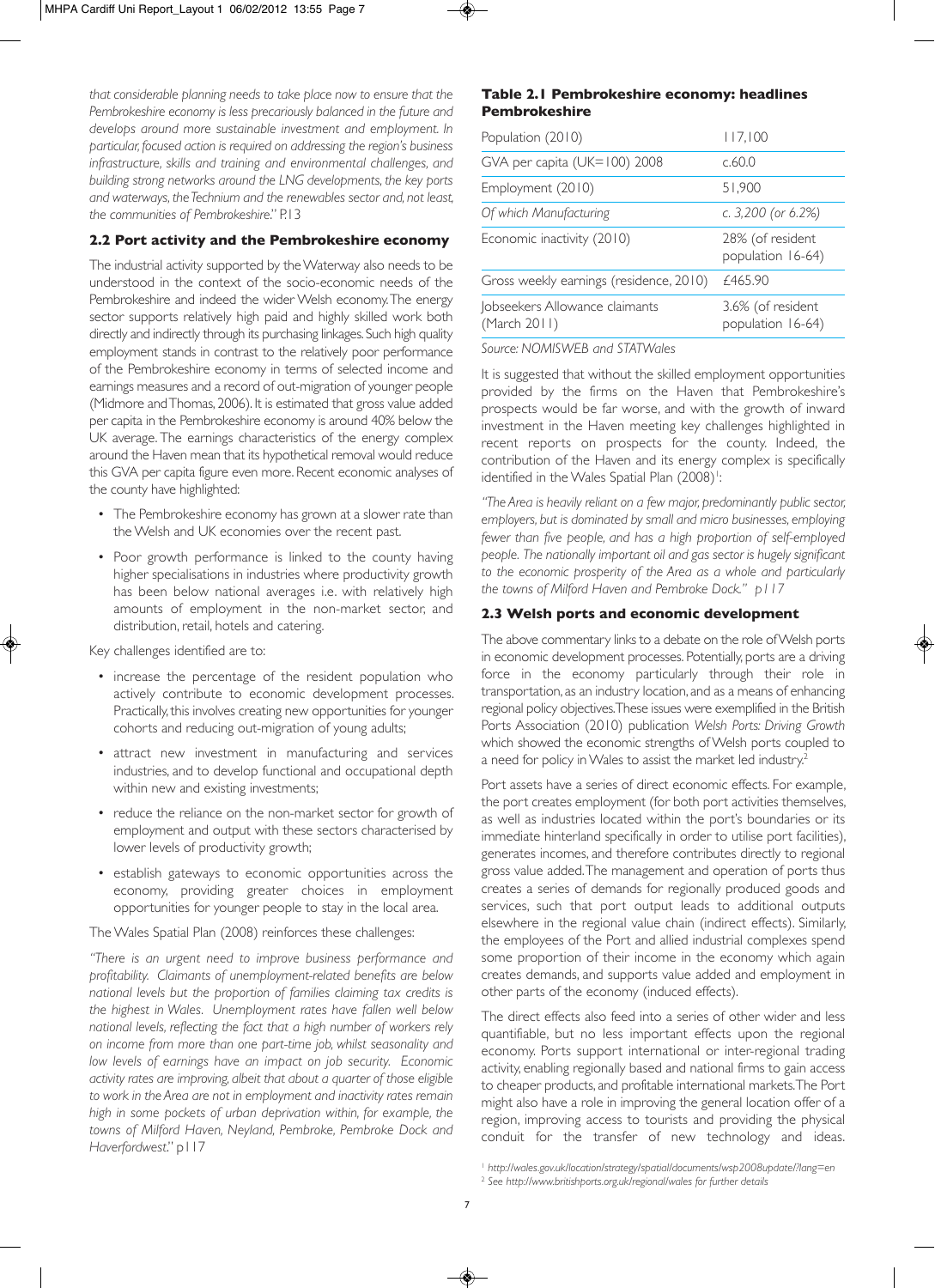At the same time, Bryan et al (2006) in *Maritime Policy and Management3* show that changes to the structure of Welsh industry have altered the demands placed on the regional port infrastructure. The decline of historically heavy users of port facilities, together with competition from other transport modes, and other ports, has reduced the amount of activity undertaken in many ports across Wales. Arguably, Milford Haven has been able to buck this trend, in part, with the presence of the refineries, serving to safeguard a relatively large amount of port activity.

Bryan et al (2006) also argued that the quality and commercial significance of port facilities has tended to be neglected in government sponsored marketing material designed to sell the commercial attractiveness of Wales, with a view to encouraging inward investment. They also argued that there were opportunities in Wales to better connect port infrastructure and allied development to strategic discussion of transport modes, and to more general economic development debates. The Welsh Affairs Committee completed an inquiry into Ports in Wales in 2010. This report argued that ports in Wales were underused and potentially could play a much stronger role in economic development processes. Recommendations from the Welsh Affairs Committee linked to Welsh ports facing the competing pressures of the market oriented policy approach of central government; and then the devolved policy powers vested in the Welsh Government relating to areas such as transport facilities, transport services, economic development and land use planning. Then the Welsh Affairs Committee recommended the need for a more coherent ports strategy unifying the responsibilities of the UK government on general port policy, set beside Welsh Government responsibilities on port operations. The Welsh Affairs Committee also pointed to an expanded role in renewables and improved cross-border connectivity.

There are several specific areas where Welsh ports offer economic development opportunities. Cruise shipping and associated tourism have already been recognised as a potential area to be exploited (Welsh Affairs Committee, 2010). Logistics and Short Sea Shipping continue to be an area where possibilities exist to enhance the economic benefits which could be extracted from Welsh ports. The development of transhipment services and short sea shipping activities and the utilisation of spare port capacity all offer possibilities in these areas.

However, Bryan et al (2006) point out that transport links to ports are a key developmental issue. For example, the capacity of key

road links to the ports is below that necessary to provide a network that ensures road freight can reach the ports in an efficient way. Overall, these issues mean that their attractiveness for freight transport is reduced. Improvements to existing road infrastructure through the upgrading of existing road infrastructure and the development of new routes would go some way to mitigating these problems. Upgrading the rail network infrastructure would both contribute to the movement of goods to and from Welsh ports and also enhance their ability to compete in the wider UK markets.

A final key issue to note is that of strategic and land use planning. This has an impact on both the development of the ports themselves and the related transport infrastructure. Consideration of ports in the planning system needs to be viewed not only at a local level but also in a broader context. Bryan et al (2006) show that ports, as part of the wider freight supply chain, require strategic consideration within both the Welsh Government and UK Government. Land use planning should also consider the requirements for port activity both in the present and future. These issues are being brought into a sharper focus currently as the Welsh Government moves to establish Marine Conservation Zones by 20124 alongside an emerging Wales Marine Planning framework. It is unclear how the socio-economic dimension will be considered within emerging guidance.

### **2.4 Summary**

In this section of the report it is demonstrated that the economic significance of activities dependent on the Milford Haven need to be understood in the context of:

- The changing face of industrial activity in the Haven, with recent development linked to LNG and with future developments potentially associated with renewable energy.
- The needs of the economy of Pembrokeshire which faces a series of socio-economic problems, and where the future evolution of the energy complex at the Haven is a key driver of future prospects.
- More general debate on the role of ports in Welsh economic development.
- Changing land/marine planning frameworks which could have a major role in shaping the activity undertaken around Welsh ports.

<sup>3</sup> *Bryan, J., Munday, M., Pickernell, D. and Roberts, A. (2006) "Assessing the economic significance of port activity: evidence from ABP operations in industrial South Wales, Maritime Policy and Management, 33, pp. 371-386*

<sup>4</sup>*See for further information*

*http://wales.gov.uk/topics/environmentcountryside/consmanagement/marinefisheries/c onservation/protected/conservationzones/project/?lang=en*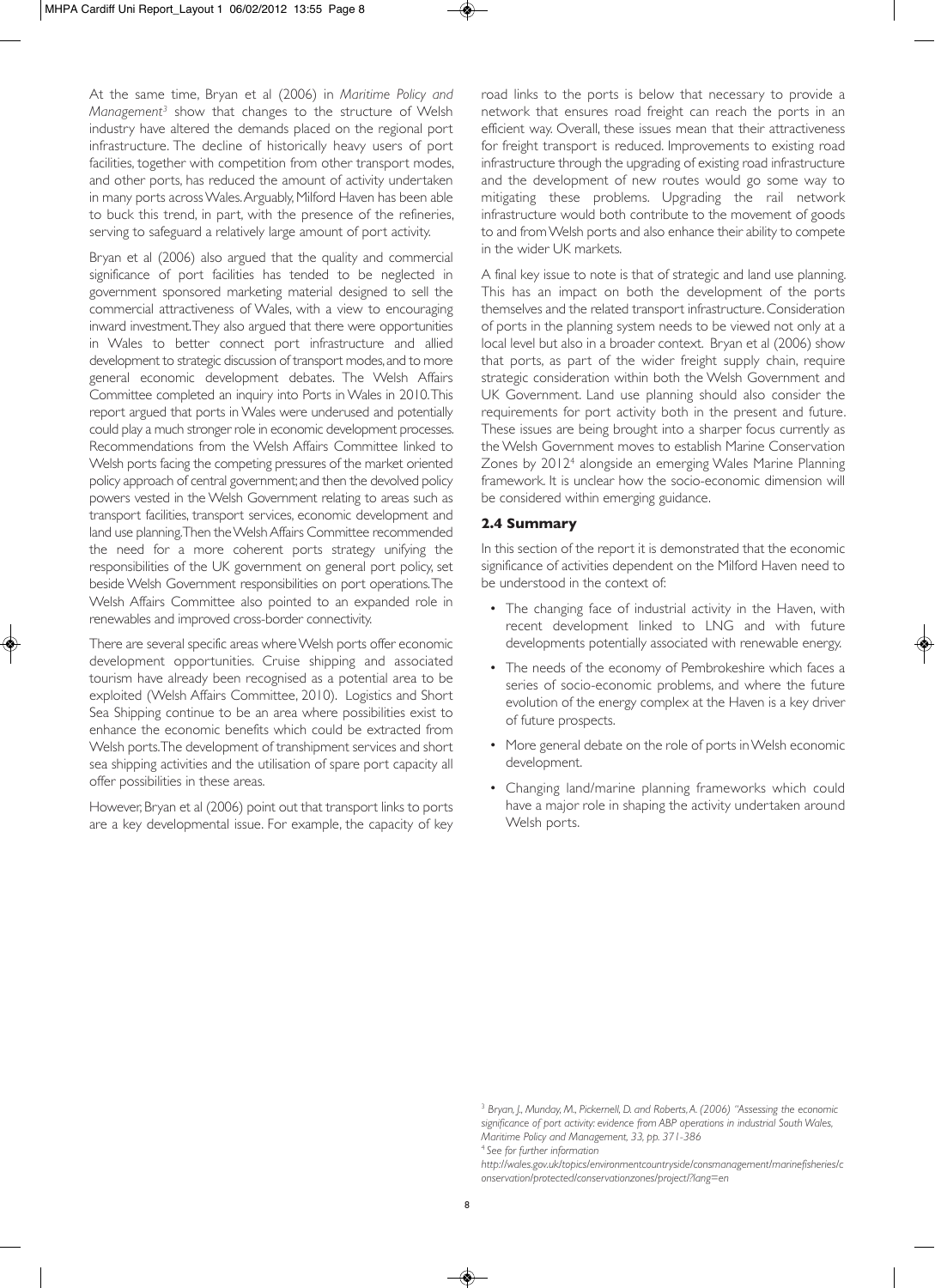## **3. Milford Haven review of current activities**

## **3.1 Introduction**

This section of the report briefly reviews activities undertaken at the Haven. It begins with a review of the main cargoes dealt with by the port, before going on to consider different types of activity supported by the port facilities and the Haven Waterway itself.

## **3.2 Milford Haven: Traffic and Cargoes**

Milford Haven (including Pembroke Dock) is the third largest port (see Figure 3.1) in the UK in terms of tonnes of cargo handled, with only London and Grimsby/Immingham handling a higher volume of cargoes. The Port, in 2010, handled around five times the freight of the next largest port in Wales, Port Talbot. In 2010 Milford Haven handled 8.4% of UK port cargoes.

## **Figure 3.1 Main UK Ports by Total Freight Handled 2010 (000 tonnes)**



#### *Source: DfT Port Statistics*

Table 3.1 and Figure 3.2 provide a summary of foreign and domestic traffic through the port in 2010. The main cargo handled by Milford Haven is bulk fuels (around 98% of cargo handled in 2010 and comprising inputs for the main processing complex and inputs to tank storage). Together these comprised a cargo volume of nearly 42.0m tonnes in 2010.

## **Table 3.1 Milford Haven: Summary of foreign and domestic traffic (000s tonnes, 2010)**

| Cargo                                                      | 000s tonnes |  |  |
|------------------------------------------------------------|-------------|--|--|
| Liquefied gas                                              | 10,504      |  |  |
| Crude oil                                                  | 14.073      |  |  |
| Oil products                                               | 17.344      |  |  |
| All liquid bulk traffic                                    | 41,921      |  |  |
| Other bulks                                                | .50         |  |  |
| All bulk traffic                                           | 41,971      |  |  |
| All other general cargo traffic                            | 19          |  |  |
| Road goods vehicles &<br>unaccompanied road goods trailers | 797         |  |  |
| All traffic                                                | 42,788      |  |  |

*Source: Milford Haven Port Authority, 2010*

Milford Haven also has freight traffic using ferry facilities. In 2010, the Port handled 797,000 tonnes of goods, vehicle freight units and unaccompanied trailers. In 2010, it also handled 325,000 passenger movements to and from Ireland, and in 2009 handled 712,000 passenger vehicles (the latter is not shown in the table above).

Main incoming products are crude oil and oil products for the Chevron (Valero) and Murco refineries, and the SemLogistics tank storage facility at Waterston. SemLogistics accounts for around 25% of the UK's independent tank storage. The Port handled 14.1m tonnes of crude oil in 2010, and 17.3m tonnes of oil products. The refineries continue to represent a key element of the regional export base. Indeed one of the reasons why Welsh overseas exports were maintained during the global economic downturn was due to the maintenance of production levels at the Haven refineries (Welsh Economic Review, 2010). Indeed, in the analysis that follows later in this report, no account was taken of the shipping jobs sustained by the international trade of the port. These are supported as the refineries operate on the basis of importing crude oil. However, 75% of the finished product is reexported by sea to European and US ports. This mode of transport has a lower environmental impact per tonne/mile than either road or rail transport.

Adding to the trade in oil products is a huge increase in the amount of liquefied natural gas being dealt with at Milford Haven. New terminal facilities operated by Dragon LNG and South Hook LNG came on stream during 2008-09. By the end of 2009 just over 4.4m tonnes of LNG were handled by the port. In 2010 this total reached over 10.5m tonnes and was around 50% of the total liquefied gas handled by all UK ports<sup>5</sup> (see also Section 4 of this report).

<sup>5</sup>*Department for Transport Port Statistics http://www.dft.gov.uk/statistics?orderby=title&post\_type=table&s=port03*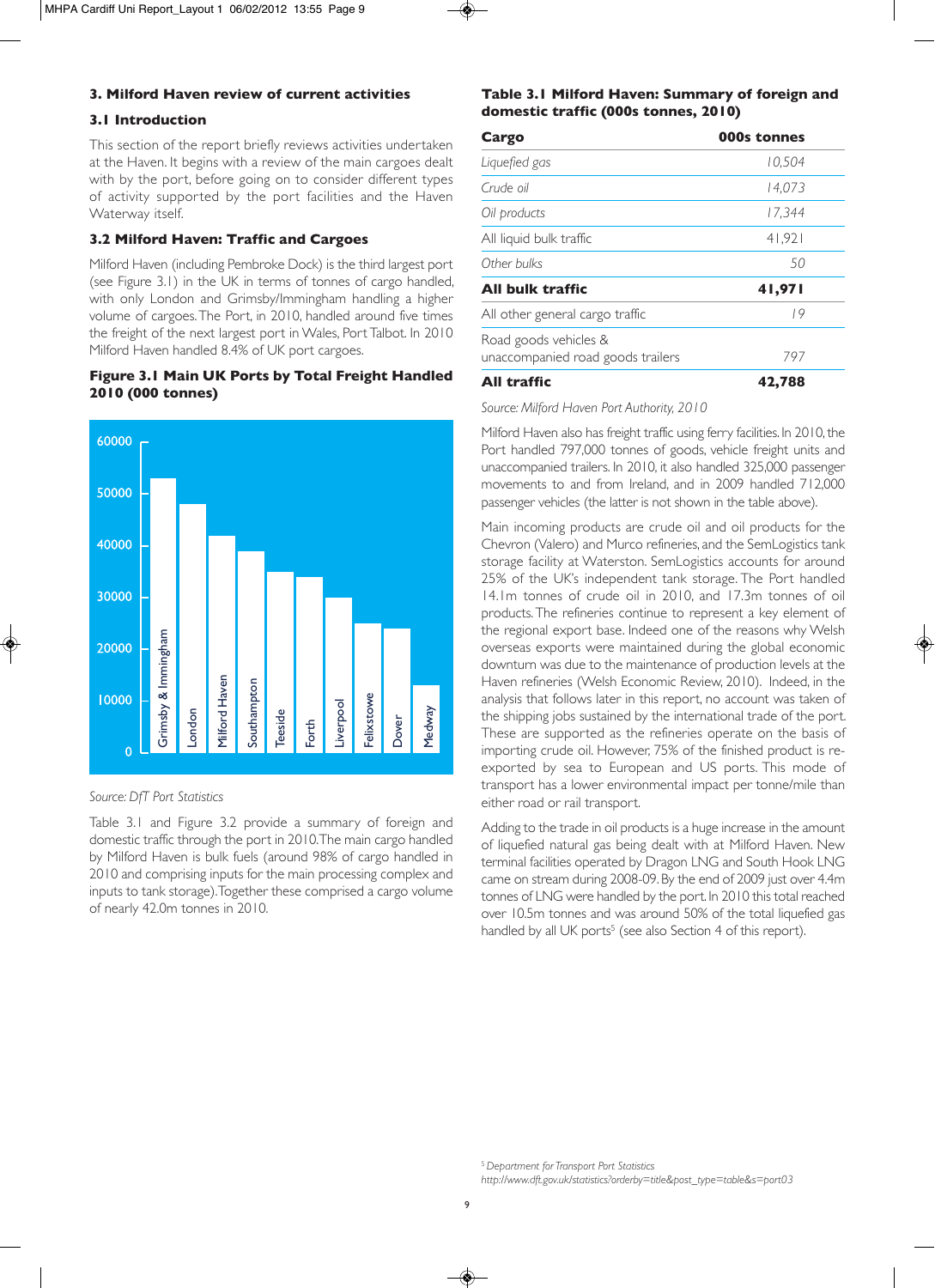## **Figure 3.2 Milford Haven: Foreign and domestic traffic 2010, 000s tonnes**



#### *Source: As Table 3.1*

#### **3.3 Power generation sector**

The power generation sector at the Haven largely comprises the development of the 2GW gas fired power station by RWE nPower. The rationale for this location was linked to the availability of gas supplies from the newly developed National Grid pipeline, but also with RWE nPower being able to take advantage of existing high capacity overhead power lines and grid infrastructure, minimising adverse environmental impacts of development.

The new 2GW power station is expected to be ready to generate electricity in the second half of 2011. It is also important to recognise that even with these developments there is still under utilised capacity on the grid connection such that the importance of the Haven as a UK energy hub could increase further.

### **3.4 Milford Haven Port Authority**

Underlying all marine activity in the Haven is Milford Haven Port Authority (MHPA). Milford Haven is a trust port established by Acts of Parliament. These set out the powers of the Authority in relation to, for example, setting rules of navigation, directing ship movements, making charges and operating elements of port infrastructure and services, and supporting investment by stakeholders. MHPA trades as any other port but does not pay dividends, rather invests surpluses into improving port infrastructure and services, providing socio-economic and environmental benefits to Pembrokeshire. MHPA also has responsibility for ensuring the port operates safely and securely.

In 2010, MHPA had sales of £27.8m, with income coming largely from ship, passenger and goods dues,and from pilotage services. The Authority employed 208 people in 2010 with staff involved in activities including:

- Central port services
- Marine management
- Conservancy
- Pilotage
- Planning and port control
- Milford Docks and Marina
- Milford Haven Ship Repairers
- Pembroke Port and Pembroke Dock Ferry terminal
- Quayside Estates

In addition to the deep water port handling the large liquid bulks, MHPA develops activity at the short sea port. The short sea port at Milford is the largest fishing port in Wales and is estimated to have landed nearly 4,000 tonnes of fish in 2010. The Marina at Milford has 328 berths for leisure craft, and the Port also received four cruise ship calls in 2010 disembarking an estimated 2,000 visitors. Also here is Milford Haven Ship Repairers (part of MHPA). MHPA also provides commercial property and office space in Milford Haven and Pembroke Dock through Quayside Estates.

MHPA is promoting the Port as a clean energy hub. There is potential for the development of offshore wind turbine support facilities at the Port, and MHPA is also seeking to develop Pembroke Port as a centre for engineering skills linked to low carbon technology. Finally, MHPA is seeking to develop the 14ha Blackbridge site and adjacent land close to Dragon LNG with a vision that a low carbon energy project could be competitively placed there.

#### **3.5 Supporting firms and institutions in the Haven**

Supporting the main energy complex at the Haven are a large number of firms and institutions which are either linked to the main processors through supply chain links and subcontracts, or who support their operations indirectly. These might be classified into fairly broad groups as follows:

- Firms involved in providing engineering, installation and construction services. Among these are firms such as Port Engineering, Kingswood Engineering, Unit Engineering, Ledwood Mechanical Engineering, Austwells, Redhall Engineering, and Rhyal Engineering. Many of these firms have employees on the sites of the main processing firms such that they are almost indistinguishable from activity in the main energy complex;
- Firms providing what might broadly be referred to as transport services. This includes firms such as Svitzer Marine (towage, and shipping waste management services), Whitakers (Bunker storage), Irish Ferries and firms transporting fuel. This would also include smaller operations such as shipping agents and freight forwarders (for example, GAC, Cory, Graypen, Berger);
- Firms providing wholesaler services to industrial customers, and firms providing storage;
- Elements of the public and third sector that provide services to Haven users. This category would include elements of the police dealing with infrastructure security, the operations of the coastguard, the UK Borders Agency, local council officers involved with Port Health and Mission to Seafarers operations;
- Activities allied to fishing and fish processing. Activities include Oneida Viviers, and a small fish market in Milford Haven, and with some local employment on inshore and offshore fishing boats;
- Other firms providing professional and business services such as security, facilities management, environmental services;
- The above listing is by no means exhaustive but does provide an idea of activity types that are supported by the main industrial/energy complex in the Haven and the port infrastructure;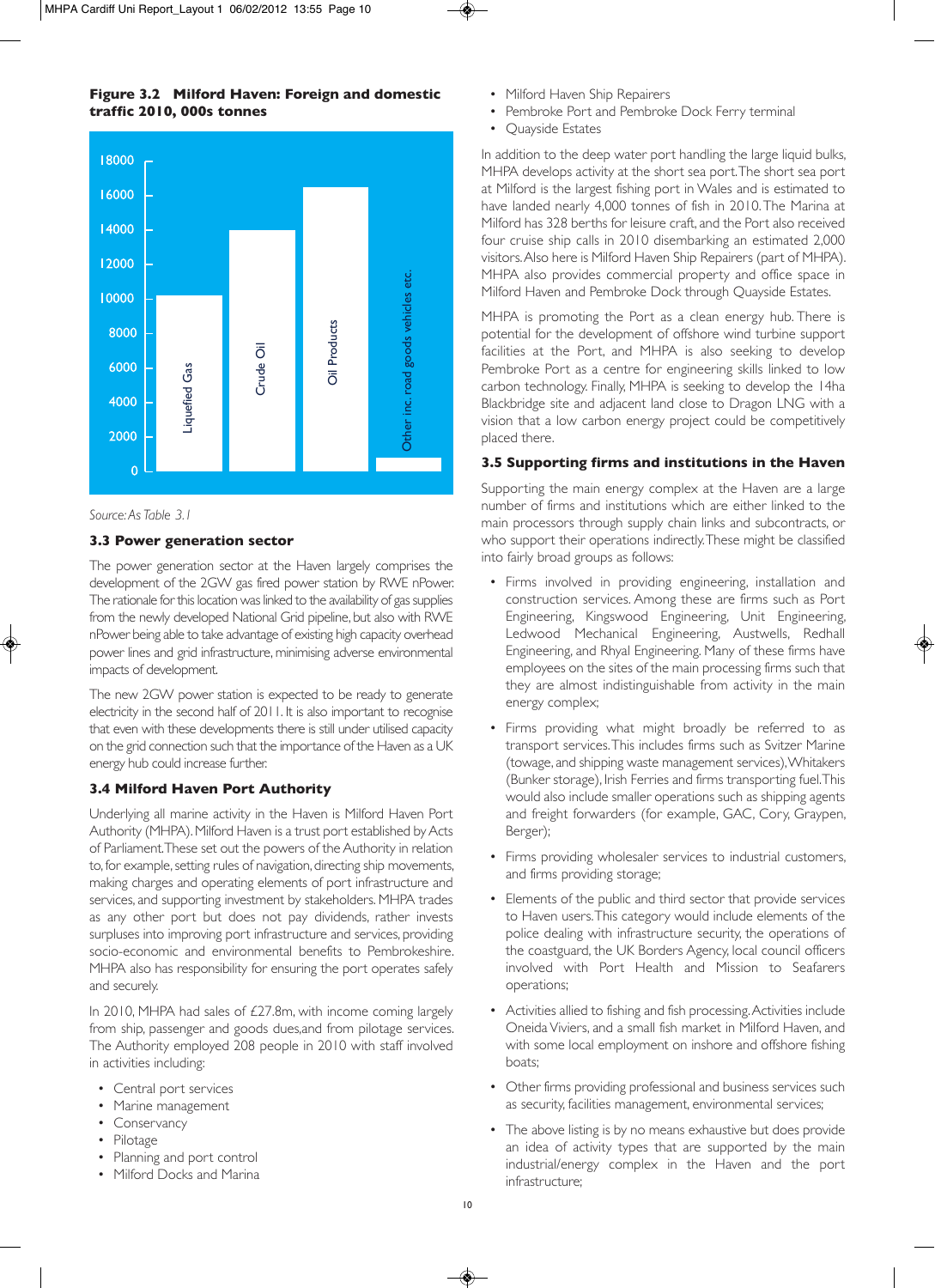## **3.6 Tourism facing activity**

In addition to the above are a large number of firms that serve local and tourism demands. It is difficult to estimate the total tourism spend that is levered by the presence of the Milford Haven Waterway itself. For Pembrokeshire as a whole the estimated spending of tourists was £544m in 2010, and with this connected to just over 4.2m visitors (see STEAM, 2010). There is no accurate way to apportioning this spend and visitation to the area surrounding the Haven. However, based upon activity in tourism facing sectors in the defined Haven area (see later section 4.2) compared to Pembrokeshire as a whole, a 5% share would be an approximation. Around the Haven, tourism spend supports local businesses such as Neyland Marina, Dale Sailing, Rudders Boatyard and Lawrenny Yacht Station. In addition, there are a number of visitor attractions facing the Milford Haven Waterway, both 'upstream' and 'downstream' of the main energy complex. Furthermore, spending supports employment in accommodation providers.

## **3.7. Other services provided by the Haven**

The discussion in this section has focused on the economic activity supported by the Milford Haven. However, it is important to recognise that the Haven provides a level of welfare that is much more difficult to value. The Haven is an environmental resource that provides a series of service flows that are valued by local

people and visitors. A more complete economic analysis would need, for example, to consider resource use values linked to consumptive and non-consumptive human interaction with the Haven Waterway. From the community perspective, direct use might encompass instances where people actually use the water courses for fishing; indirect use values might include where local people and visitors gain welfare by using services provided by the water resource; perhaps activities like bird watching. Non-use values are more complex and are associated with welfare gains attached to the fact that the resource is there and of good quality and available for use by future generations perhaps.

There has been significant activity in academia to quantify the contribution from services provided by environmental assets. In Wales, National Trust (2006)<sup>6</sup> reported that the marine and coastal environment supported over 92,000 jobs and generated £2.5bn of gross domestic product (GDP). However, this estimate would still come short of the full value of marine ecosystem services in Wales. This more complex valuation is beyond the scope of this report.

### **3.8 Conclusion**

This section has summarised the wide array of activity associated with the Haven Waterway. The next section of the report seeks to quantify the economic activity dependent on the Waterway in terms of employment and gross value added supported.

<sup>6</sup> *National Trust (2006) Valuing our Environment: Economic impact of the Coastal and Marine Environment of Wales, see www.nationaltrust.org.uk/walespolicy*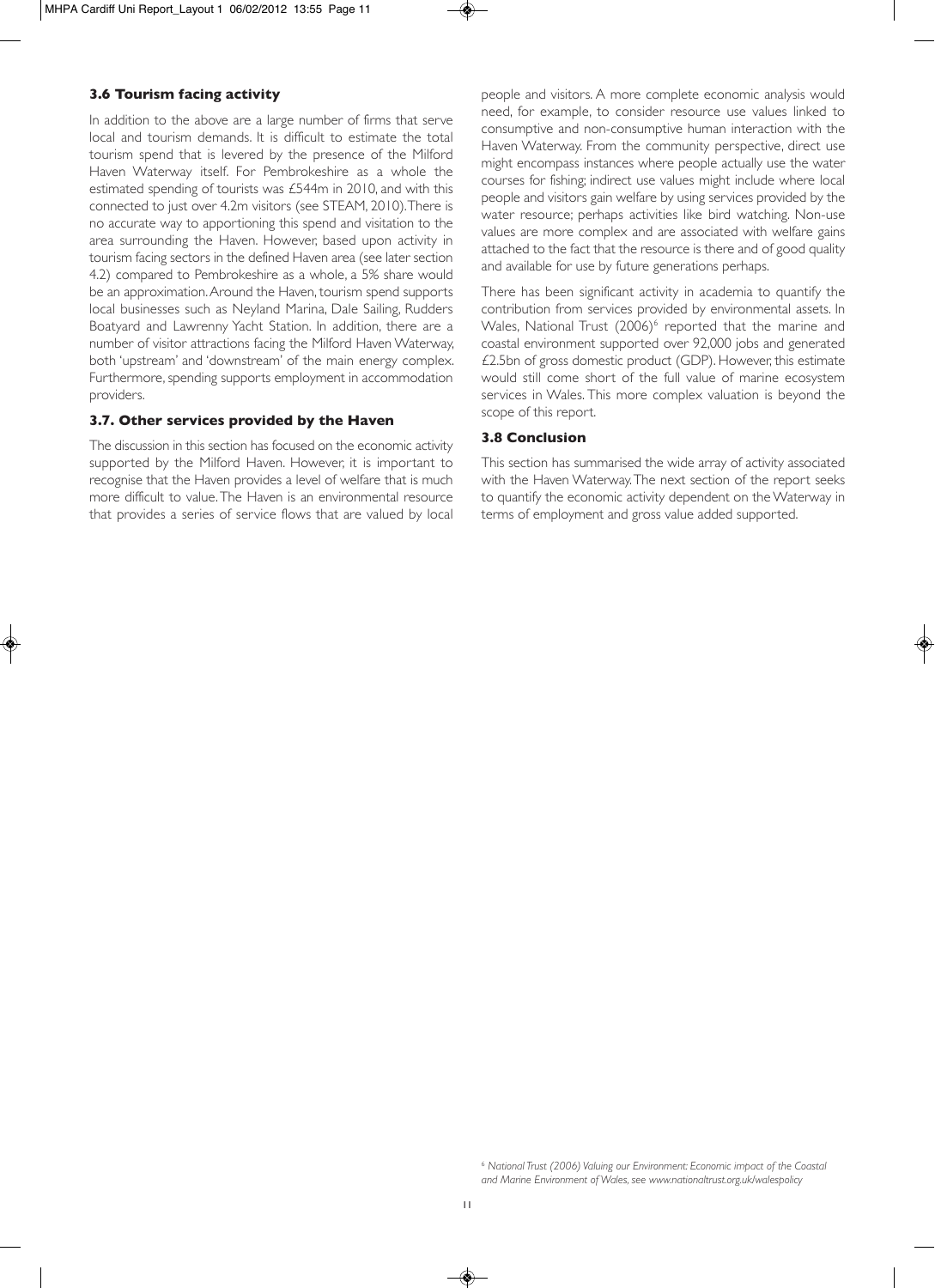## **4. The economic contribution of businesses supported by the Waterway**

## **4.1. Introduction**

There are a series of factors that need to be taken into account in estimating the amount of activity dependent on the Haven. The preceding chapter has shown that there are businesses operating in the Haven where the presence of the Waterway, port infrastructure and associated services were key elements in their location decision. Among the sectors represented in this category are the refineries, the LNG processors, tank storage facilities, ferry company etc. However, there are a number of activities tied more indirectly to the Haven. For example, serving the energy complex are a raft of engineering companies and other service providers close to the Haven. Indeed, to the casual observer it can be very difficult within elements of the main energy complex to differentiate subcontractors and supplier personnel from refinery and LNG personnel, with some activity virtually co-located.

In addition, there are a series of activities linked to the efficient management of the Port, including jobs in the public sector. Finally, there is activity that is connected to leisure use of the Haven, including retail outlets, marinas, boat/ship repair and shops. Figure 4.1 provides a simple mapping of activity directly and indirectly dependent on the Haven.

Clearly establishing what is and what is not dependent on the presence of the Waterway is open to interpretation. For example, the hypothetical removal of the Waterway and port facilities would signal an end to refining and LNG operations at the Port, and to marina based activity and the extensive sea transport services sector at the Haven. However, linked engineering firms will vary in their dependence on the Haven energy complex; with some more diversified than others with business in others parts of Wales, the UK and overseas. For these reasons, the analysis that follows can only provide estimates of economic activity dependent on the Haven, with an implicit assumption that key elements of the engineering subcontract base would be severely compromised should elements of the main energy complex be removed.

## **Figure 4.1 Summary Transactions Tracking of Firms and Institutions in the Haven**

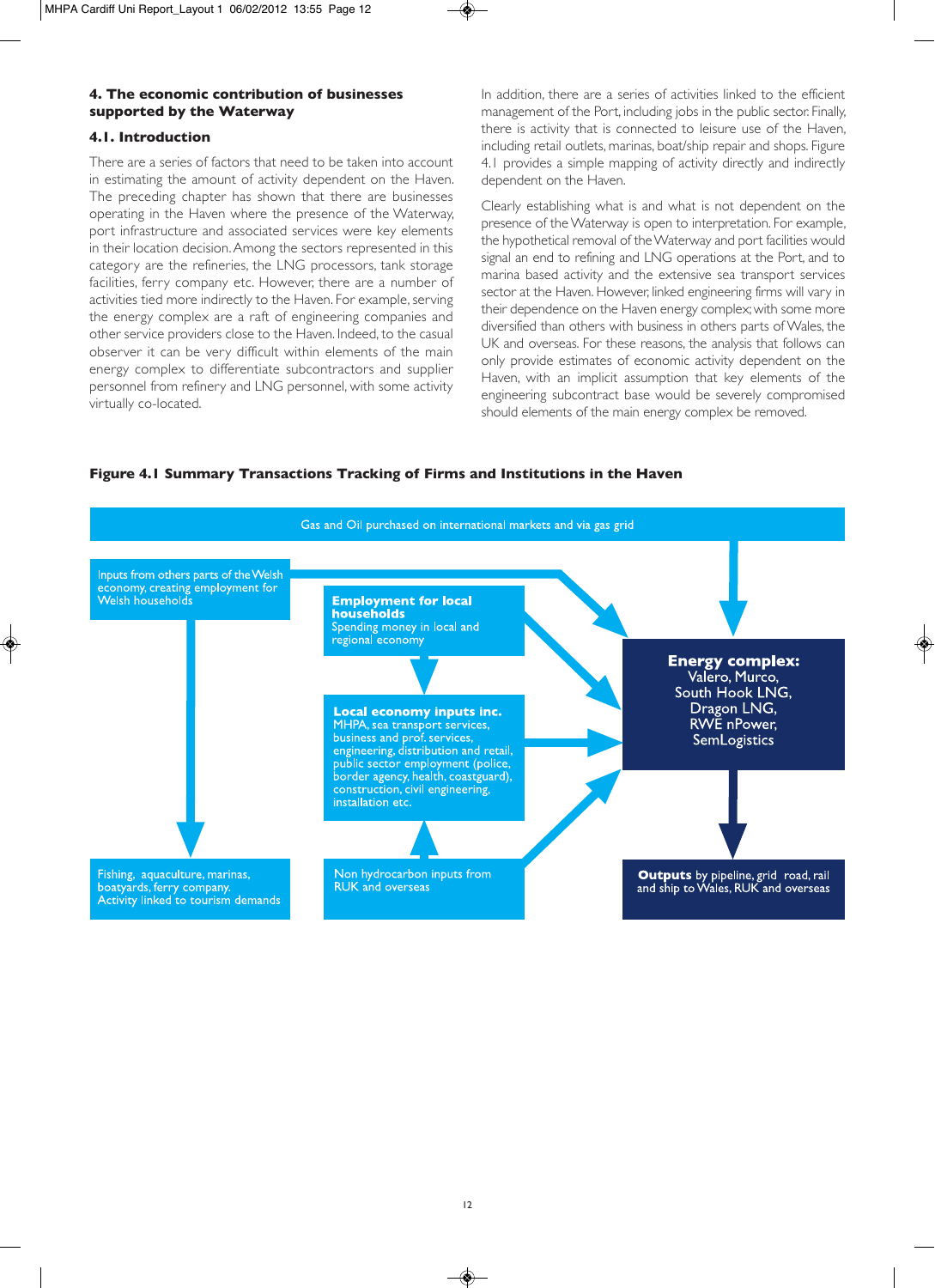## **4.2 Data and methods**

In gaining an estimate of employment supported by the Waterway, a number of resources were used.

First use was made of the Office for National Statistics *Annual Business Inquiry* to gain estimates of total local employment, and then to gain a first estimate of employment in industrial sectors directly and indirectly associated with the main energy complex and the Waterway. Some adjustments were necessary here to account self employment in selected sectors. Here the focus was on employment in Census wards close to the Waterway. It is accepted that there are some firms outside the immediate area of Pembroke Dock and Milford Haven that are dependent on the energy sectors close to the Waterway. However, the impact of the energy sector in supporting activity outside the local area was part of a wider analysis of regional activity supported by the Waterway (see later).

Second, more detailed economic information on selected firms around the Waterway was informed by Companies House records, within the Jordan's FAME database which was available from Cardiff University.

Third, the research was informed by a survey of firms and institutions in the Milford Haven and Pembroke Dock areas. This survey covered the main energy complex and a selection of other Waterway users, together with suppliers and subcontractors to the main energy complex. The survey derived information on:

- Employment (direct and where applicable in terms of average numbers of sub-contractors on sites through the year)
- Location of employees (i.e. whether in Pembrokeshire or further afield, and with this informing estimates of where earnings were spent in the first instance)
- Sales, earnings and operational spending
- Main categories of operational spending and extent to which key purchases were local, within the rest of Wales or elsewhere
- Key challenges facing businesses and institutions going forward (this providing information for section 5 of this report).

The survey was also supported by a series of more detailed interviews with the largest energy companies in the Haven.

The approach taken was to use information from the three sources to derive an estimate of full time equivalent employment in Census wards adjacent to the Haven<sup>7</sup>. The objective here was to gain an accurate a picture as possible of employment in the main energy complex and the tightly linked subcontracting and supply complex locally. This estimate then became the basis of further economic modelling described later in this chapter to examine the economic activity supported across Wales by activity in the Haven.

The analysis outlined above would still give a poor representation of economic activity supported by the Waterway. The main energy sector of the Haven undertakes a series of scheduled maintenance activities every few years which has the effect of increasing employment activity at what are essentially very capital intensive operations. In consequence, it is difficult to encompass an 'average' year of activity at the Haven. To account for this variability, some additional analysis is provided to reflect the economic effects

<sup>7</sup> *These were Burton, Hundleton, Milford: Central, East, Hakin, Hubberston, North, West; Neyland East and West; Pembroke Dock: Central, Llanion, Pennar and Market and St Ishmaels.*

associated with typical turnaround activity at the refineries and in the LNG processing sector. Of the major processors, only Murco was engaged in major maintenance activities during 2010.

In what follows, the analysis of employment and gross value added is based on the 2010 financial year<sup>8</sup>. .

## **4.3 Employment supported by the Haven**

Table 4.1 shows estimated employment<sup>9</sup> supported by the Waterway in the local economy. Some of these sectors have been aggregated together to protect commercial confidentiality. Total employment supported is estimated to be 3,808 full time equivalents (FTEs). Within the reference wards total FTE employment is estimated to be around 9,300, meaning that around 40% of the employment in wards surrounding the Haven is directly and indirectly associated with the presence of the Waterway. For reference purposes, total employment in Pembrokeshire in 2010 was 51,900. However, an estimate of employee jobs in manufacturing in 2008 indicated around 3,200 people employed. The corollary here is that a considerable proportion of Pembrokeshire's remaining manufacturing base is in the local economy surrounding the Waterway.

The fishing and aquaculture sector is small in comparison to others but this does not include foreign crews on fishing boats regularly using port facilities.

By far the largest sector, as expected, is energy (oil refining, gas processing and power generation). This includes Valero, Murco, South Hook LNG and Dragon LNG. Also included here is employment in Pembroke Power Station. While the power station was not in operation at the time of the study fieldwork, the main operational staff were in place. However, the estimate does not include those involved with the construction of the power station prior to handover. The main employer on the power station site during construction was Alstom who had an estimated 2,000 people working on site at peak activity; for 2012 it is estimated that there could be around 100 construction contractors based at the site in addition to the operating team. Note the estimate in Table 4.1 for the oil, gas and power generation sector does not include subcontractors operating on the five main sites (see later).

The employment offered by these particular facilities is significant. Earning levels within the energy sector are well above local and Welsh averages. The refineries and LNG facilities demand a diverse range of skills. These are the types of relatively well paid high quality employment opportunities that have been in short supply in Pembrokeshire and indeed Wales as a whole. Furthermore, a significant proportion of the employees in the energy sector actually live in Pembrokeshire. The survey of the firms in this sector revealed that between 90% and 98% of their employees lived in the county. The gross remuneration associated with employment at these facilities was in the order of £92m per annum, with some proportion of this feeding through to household spending within the Pembrokeshire economy.

Table 4.1 reveals that the second largest sector in terms of employment is construction, machinery and equipment installation. In practice it can be difficult to differentiate employment in this sector from more mainstream manufacturing activity. For example, selected local firms represented here may perform manufacturing and installation. Importantly, much of the employment in this sector

<sup>8</sup>*Different firms and institutions surveyed had different year ends for reporting purposes. For example the refineries and gas processing sector tends to report for a calendar year, whereas others report based on year ending April 2011.* <sup>9</sup>*Note these figures include some self employment*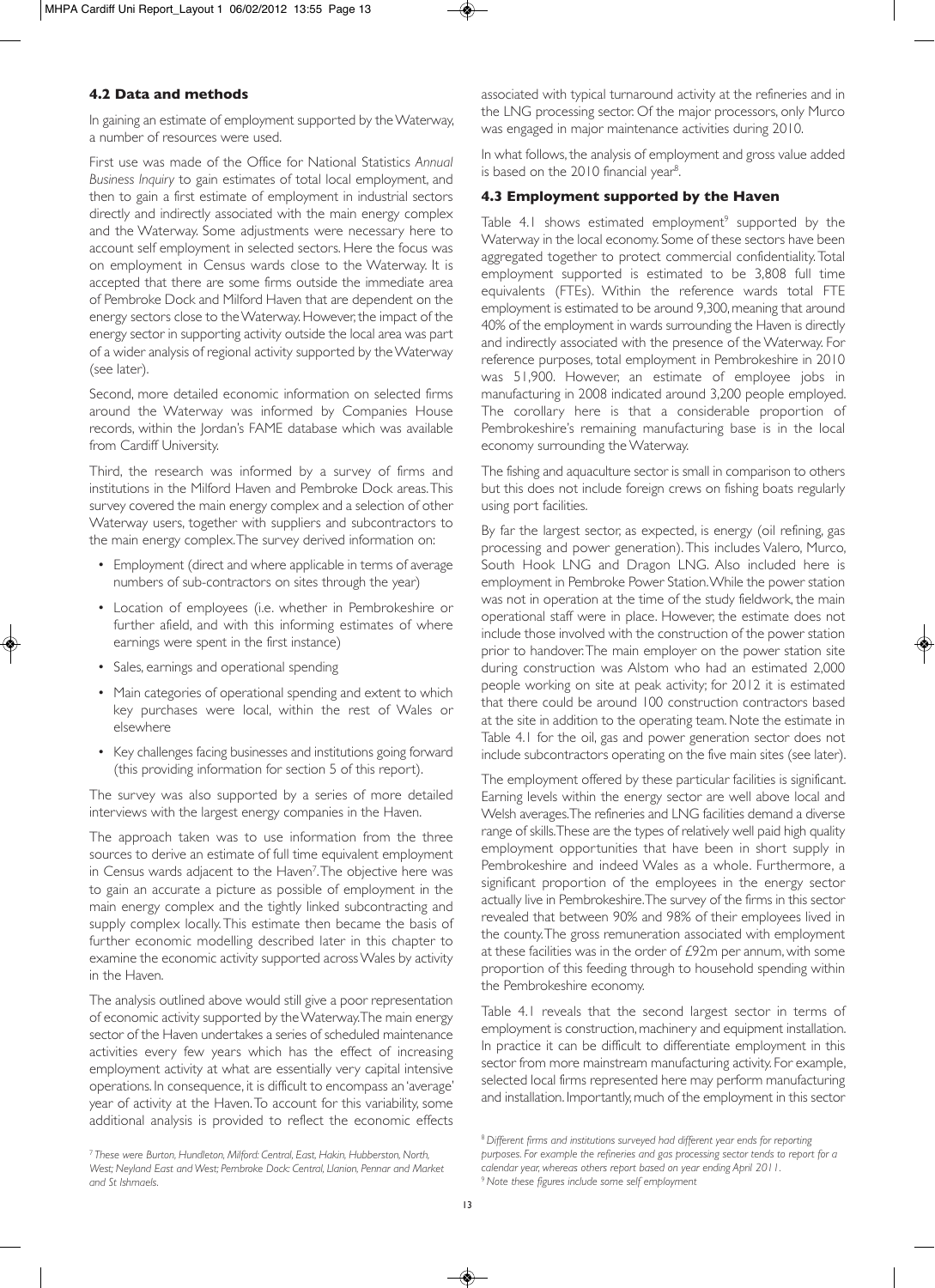is supported by local demands placed by the oil and gas processing sector. Much the same conclusion would apply to the metal products sector, which is estimated to support 386 FTEs.

Another large sector is sea transport services. Included within this category is MHPA, but also firms providing sea borne services for the oil refineries and gas processing firms. This sector includes towage. It is accepted that identifying local employment supported in this sector is made difficult because some of the firms in sea transport services use foreign crews.

Table 4.1 also includes employment in non-market services linked to the Waterway. This includes the activities of HM Coastguard Agency, UK Borders Agency, Port Health, and Dyfed-Powys Police Marine Unit.

### **Table 4.1 Local jobs supported by the Milford Haven Waterway (2010)**

| <b>Industry</b>                                               | FTE jobs    | <b>Share</b><br>of total |
|---------------------------------------------------------------|-------------|--------------------------|
| Fishing, aquaculture, processing                              | 88          | 2.3                      |
| Energy (oil refining, gas processing and<br>power generation) | <b>II73</b> | 30.8                     |
| Metal products, tanks, and machining                          | 386         | 0.1                      |
| Repair, maintenance and building of ships etc                 | 140         | 3.7                      |
| Construction, machinery and equipment installation 880        |             | 23.1                     |
| Wholesale (inc metals, fuels and equipment)                   | 52          | $\overline{1.4}$         |
| Road transport                                                | 7           | 0.3                      |
| Warehousing and storage (inc tank storage)                    | 104         | 2.7                      |
| Sea transport services                                        | 389         | 10.2                     |
| Tourism-facing accommodation and restaurants etc              | 223         | 5.9                      |
| Engineering and testing services                              | 90          | 2.4                      |
| Other services inc sewerage                                   | 60          | 1.6                      |
| Public administration and health                              | 90          | 2.4                      |
| Tourist attractions & nature reserve activities               | 123         | 3.2                      |
| Total                                                         | 3,808       | 100.0                    |

*Note: employment column will not sum due to rounding up of FTE estimates for individual sectors. Employment also includes self employment here in selected sectors.*

Finally, the table also provides an estimate of those employed within the tourism facing sector. It is estimated that around 346 people are supported by businesses which are directly tourism facing such as accommodation, restaurants and bars and tourist attractions. How far these jobs are contingent on the presence of the Waterway is open to question. There was no information available on the numbers of visitors that come to the area solely because of the presence of the Haven. Furthermore, tourists demand far more from the local economy than the products and services offered by accommodation providers and attractions. For this reason the estimates are considered to be conservative.

Clearly employment is just one means through which to understand the economic contribution of businesses and institutions that are dependent on the Waterway. It is estimated that the businesses and institutions covered above in Table 4.1 are directly associated with £323.7m of gross value added (this represents around one fifth of the total GVA generated in the Pembrokeshire economy – Pembrokeshire GVA based on latest available estimates for 2008 was around £1.46bn). For further

reference, the last official estimate of Wales GVA for 2009 was in the order of £44.5bn.

Figure 4.2 shows which sectors contribute most to this gross value added total. While the energy sector contributes around one third of the local employment dependent on the Waterway, its contribution in terms of gross value added is far greater, approaching two-thirds. This larger relative contribution partly reflects the higher earnings in the processing sector. The second largest contributor in terms of GVA is the sea transport sector.

## **Figure 4.2 Contributions to value added of activity dependent on Waterway 2010 (%)**



*Note: total GVA estimated to be supported by firms and institutions represented in Figure 4.1 was £323.7m*

### **4.4 Indirect effects - drivers**

To provide a more rounded assessment of the contribution of businesses and institutions that were dependent on the Waterway on the wider Welsh economy, it was necessary to understand their local and Welsh purchasing patterns. While the analysis in the previous section enabled the identification of direct effects in the local economy, it could provide no indication of the supply chain effects linked to local business spending. For example, the spend of the refineries supports economic opportunities in both local and Welsh suppliers. Some of these suppliers are caught up in Table 4.1 above, in local engineering contracts etc. However, the refineries have links to companies outside of the local economy, and even their suppliers and subcontractors in the Pembroke Dock and Milford Haven areas spend monies in the local economy that support further economic output and employment. Furthermore, the employees of the businesses considered in Table 4.1 also spend money in the local economy that supports further regional economic output and jobs. These types of effects through the supply chain and household sector are termed indirect and induced effects respectively.

The magnitude of indirect effects is largely determined by how far firms in the Haven purchase goods and services in the Welsh economy as opposed to outside of Wales. Similar arguments apply to the employees of the Haven companies. This analysis requires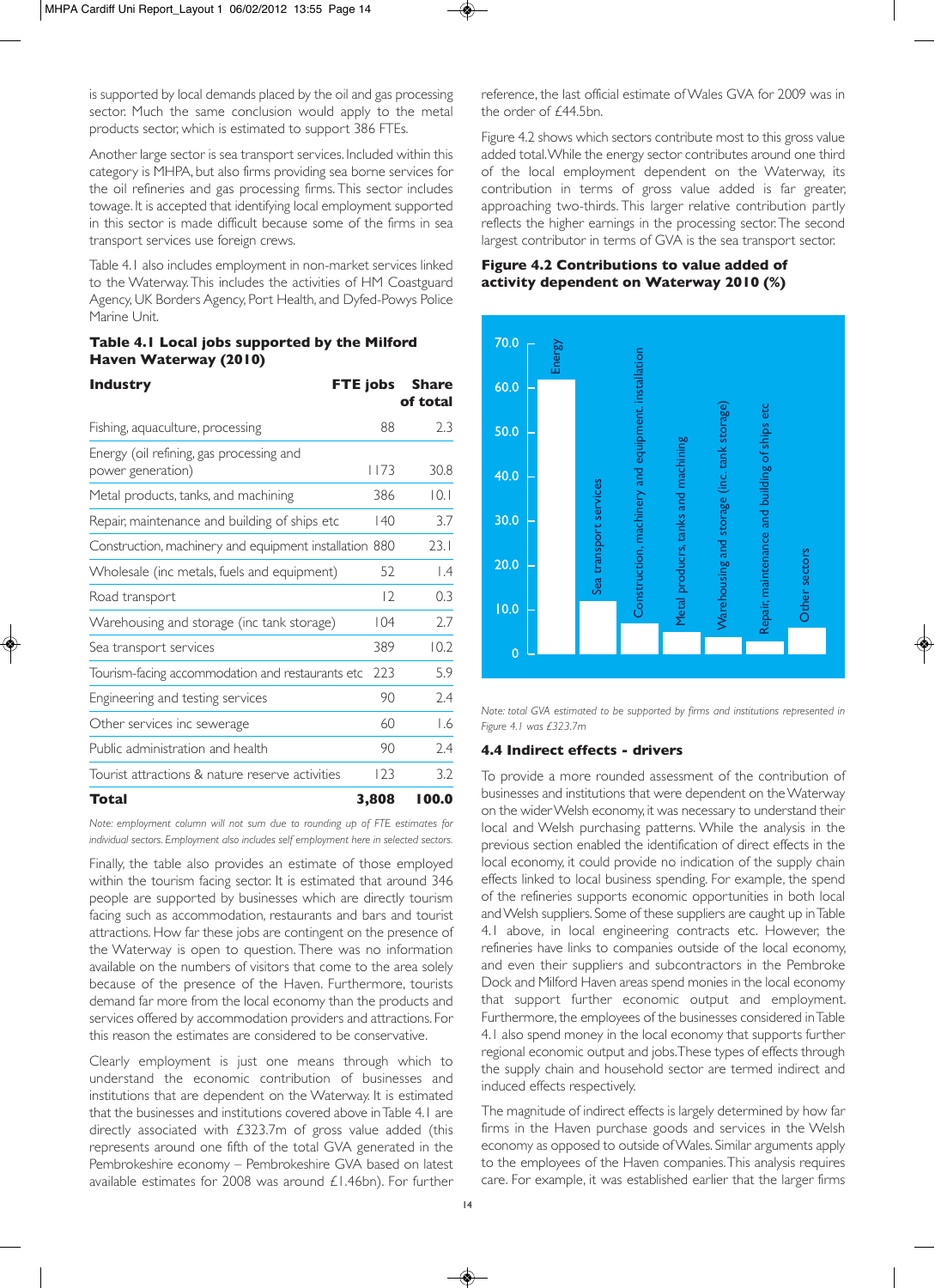in the Haven had employees who largely lived in Pembrokeshire. An employee of a refinery may spend within local shops and on local services and products. However, the majority of those products will have been made outside of the locality. In this case the retail 'margin' would be a local spend whereas the spending relating to the product itself would 'leak' out to the rest of the UK or overseas.

To examine these types of indirect and induced effects it was necessary to use an economic model of the Welsh economy (see Appendix 1 for further details). In using the Welsh Input-Output tables (which incorporate estimates of local spending patterns of defined industry groups/sectors) it was possible to provide a comprehensive assessment of the Haven-dependent firms' total multiplier effect in Wales. In undertaking this analysis impacts connected to construction activity (spending linked to turnarounds) were examined separately from general operational activity.

A further issue in the economic modelling was to avoid any double counting. For example, in Table 4.1 much of the employment in sectors such as metal products and engineering services is linked to the energy sector. Furthermore, firms encompassed within Table 4.1 also trade with one another. Then, in examining the multiplier effects of the energy sector, it was necessary to consider that many of the firms in Table 4.1 are already in the supply chain of the main energy industry complex at the Haven.

Given the significance of the energy sector in the Haven it is also worth reflecting on the key drivers of the Welsh multiplier effect. This is linked to the type of firms that the process sector purchases from in the region. Multiplier effects in the regional economy are then immediately constrained by the fact that the larger firms can only source certain goods and services in the Welsh economy, and in many cases with little prospect of import substitution. Some examples are illustrative. As part of the survey, the large processing firms were asked to list the five largest categories of operational spend, and the extent to which goods and services were purchased in Pembrokeshire, the rest of Wales, or outside of Wales and internationally.

For one processing firm its largest five categories of spending were fuel, electricity, catalyst, EU ETS and then contractors. In all but the contractors category, the majority of the spending was external to Wales. In the contracting category it was estimated that 25% of spending was in Pembrokeshire, a further 5% in the rest of Wales, and then 67% in the rest of the UK, and 3% overseas. However, even where contractor spending was outside of Wales, this firm believed that external contracts often involved local hires.

Firms differed in the categories of spend given, but another large processing firm had as its largest spend categories natural gas, subcontract services, subcontract labour, and catalyst. Once again the Welsh 'content' was largely in terms of contracts encompassing maintenance, mechanical and electrical services, rotating equipment services, tank cleaning, towage, security and catering.

Finally, another processor estimated that around 320 jobs were supported by its spend at Milford Haven and Pembroke Dock and with this, encompasses sea towing services, laboratory services, mechanical maintenance, inspection services, waste management, site security, site electrical maintenance, scaffolding and installation, cranes and lifting equipment, building work. This same company estimated that of its total operational spend (excluding imported hydrocarbons for processing), around 80% was in Pembrokeshire and Carmarthenshire.

Clearly, the potential for on-site subcontracting varies through each

year. Each of the four firms in the main oil and gas processing sector were asked to estimate the average number of subcontractors on site during the last financial year, and this totalled 1,279 full time equivalents. Recall that the period of study involved one major maintenance and development outage at a refinery (Murco). The figure quoted above did not include those involved in this shutdown activity, but rather 'normal' operations. A corollary is that this figure would increase dramatically during a shutdown.

The conclusion from the above is that while the oil and gas processing sector purchases most of its raw inputs internationally, there are still a large number of purchases made in the local and wider Welsh economy. Then, every job supported directly in the oil and gas processing sector supports more in other parts of the Welsh economy through supply chain effects and then through additional household spending.

The pattern of local purchasing tends to be far stronger in those local firms that serve the oil and gas processing sector at the Haven. For example, one engineering firm in Pembroke Dock estimated that 90% of its operational spend was in terms of materials, subcontractors, plant hire, transport costs and insurance and with around 87% of this being purchased in the Pembrokeshire economy, and with a further 6% spent in other parts of Wales. Another engineering firm listed its main elements of operational spend as steel supplies, galvanisers, paints, craneage, and metal products, with all of these products purchased within Wales. This pattern was replicated in another engineering supplier which was able to source all of its plant, tarmac, concrete, quarry products and fuel purchases within Wales.

## **4.5 Welsh economy effects of activities supported by the Haven**

The total economic impacts on the Welsh economy from activity summarised in Table 4.1 are summarised in Table 4.2. The total 3,808 jobs estimated to be dependent on the Haven are connected to a further 1,265 FTE jobs in Wales making an overall total of 5,073 FTE jobs in Wales directly and indirectly connected to the Milford Haven. There is an expectation that a proportion of the additional 1,265 FTE opportunities will be in Pembrokeshire, supported largely by the household spend of those directly connected to the Haven. Consequently, the direct estimate of 3,808 directly supported by the Haven in the immediate locality does not include a series of induced income effects levered by the associated household spend. Taking these into account would push the employment supported in Pembrokeshire by the Haven to well over 4,000 FTEs.

It is helpful here to distinguish the activity estimated to be supported by the Haven energy sector. While direct employment in the Haven in these firms was estimated at 1,173, these same firms also support a further 2,064 FTEs in the Welsh economy, many of these close to the Haven itself. Put another way, every direct job in the energy sector in the Haven supports a further 1.7 FTE jobs in the Welsh economy (an employment multiplier of 2.7).

Table 4.2 also provides a similar analysis for gross value added. From Table 4.1, economic activity dependent on the Haven was found to directly support an estimated £323.7m of GVA in 2010. This can be connected to a further £88.5m of GVA in the Welsh economy, giving an overall total of £412.2m of Welsh GVA supported. Separating out the effects of the energy sector shows that these firms alone supported £203.9m of GVA; taking into account the indirect effects brings this total to £316.3m. Put another way, every £1m of GVA generated in the energy sector in the Haven supports a further £0.55m of GVA in the Welsh economy.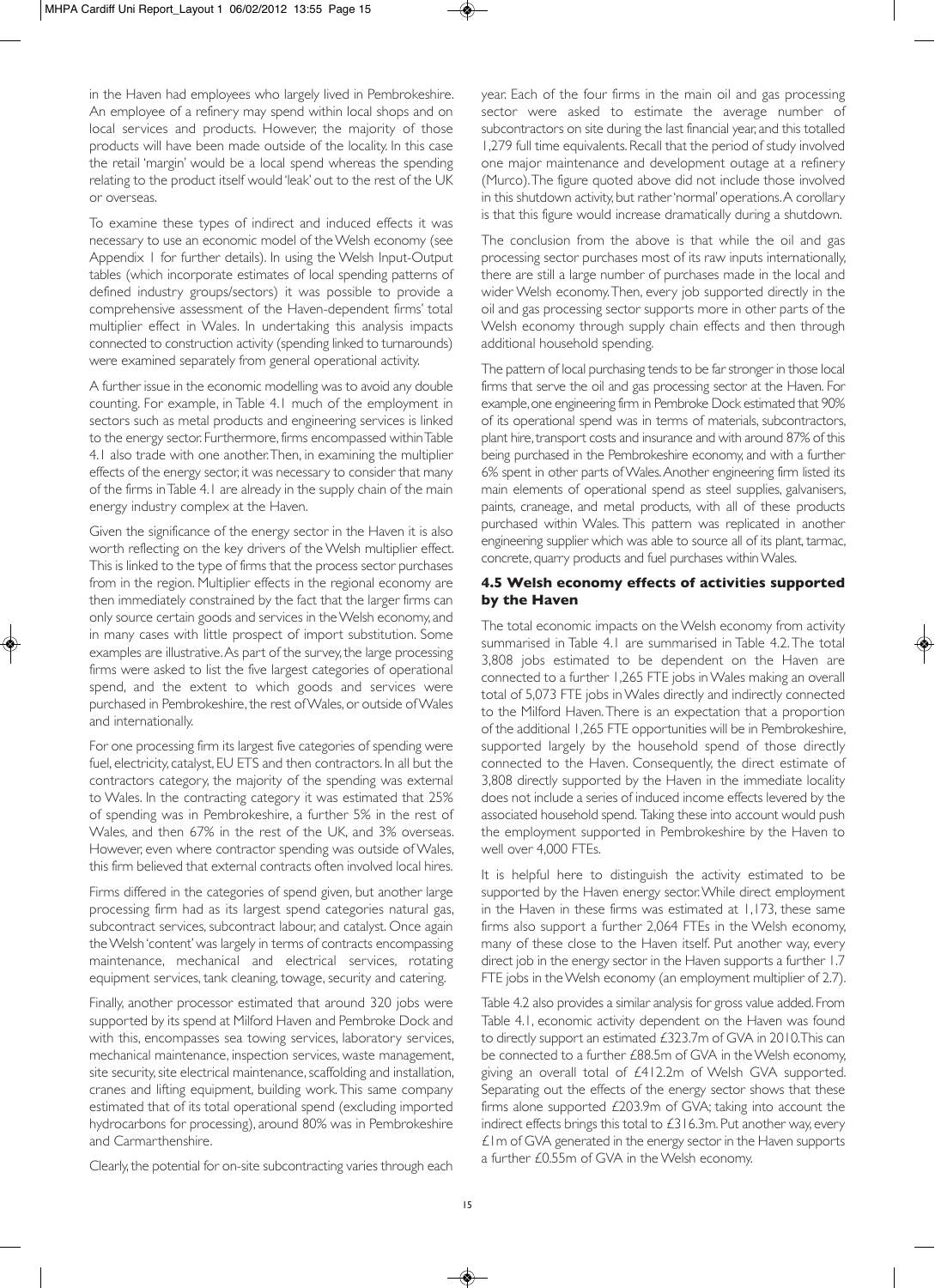## **Table 4.2 Total Welsh economy impacts associated with activity supported by the Haven**

|                                                                 | FTE jobs |                                                                | <b><i>£m</i></b> GVA |
|-----------------------------------------------------------------|----------|----------------------------------------------------------------|----------------------|
| Direct jobs supported by the Haven                              | 3,808    | Direct GVA supported by the Haven                              | £323.7m              |
| Total Welsh jobs supported by Haven                             | 5,073    | Total Welsh GVA supported by the Haven                         | £412.2m              |
| Of which                                                        |          |                                                                |                      |
| Direct jobs supported by the energy sector at<br>the Haven      | 1.173    | Direct GVA supported by the energy sector<br>at the Haven      | f203.9m              |
| Total Welsh jobs supported by the energy<br>sector at the Haven | 3,237    | Total Welsh GVA supported by the energy<br>sector at the Haven | £316.3m              |

Table 4.2 shows that it is the energy sector that is central to economic impacts supported; one corollary here is that the loss of capacity and employment in the refining sector in Wales would have serious economic impacts both in Pembrokeshire and beyond.

## **4.6 Processing Turnaround: a scenario**

As highlighted earlier in this section of the report, it is difficult to define a normal year of activity in the main energy complex at the Haven because of turnarounds. Clearly, the analysis of direct employment supported by the Haven includes activity in local firms supported by planned rounds of future maintenance activity. However, a major refinery turnaround can lever a huge increase in on-site activity. Typically, the oil and gas processing sector would treat a turnaround as capital rather than operational spend. During the survey for this research, it was possible to gain some insight into the additional employment levered during a typical turnaround but not the connected capital spend, as every turnaround would be different.

One refinery commented on the scale of activity as follows:

*"At [refinery A] a shutdown would involve an additional 2,000 people, these are so big that there has to be coordination at a UK level."*

This same firm estimated that while in a 'normal' year they could have an average of around 240 subcontractors per day on site, that in a shutdown year this would increase to 440 per day on the same basis, taking into account an intensive maintenance period averaged over the year. Another firm commented:

*"Next year there is a major turnaround where there could be as many as 2,500 on site; there would be nationwide sourcing for these contracts."*

At a third site, it was estimated that an 8 week outage would involve 100-200 extra people on the site.

Turnarounds in the processing sector may vary from 2-6 weeks and involve 24 hour 7 day working. While contractors on turnarounds are not on site for a whole year, it is possibly easier to think of what a typical refinery turnaround would mean in terms of an annual equivalent of full time employment. For example, a refinery turnaround taking 6 weeks and utilising an average of 2,000 people might be translated into around 230 FTE job years.

Were it assumed that a turnaround was similar in characteristics to an average Welsh construction project (with economic information here derived from the Welsh Input-Output tables), then each FTE supported would be associated with a further 0.47 jobs in the regional economy i.e. through supply chain spending and household effects. The total employment impact on Wales would be in the order of 338 annual FTE's. While a shutdown only occurs at intervals, the economic impacts of such a short term boost should be considered in addition to the direct and indirect impacts highlighted above.

## **4.7 Strategic issues**

Much of this section of the report has focused on estimates of employment and GVA impact. However, there is value in assessing the wider strategic significance of the energy complex at the Haven, and the associated infrastructure comprising the port facilities, and then the gas pipeline linking the Port to the UK grid.

First, both the refineries and LNG processing sector are now an important component of UK energy security. For example, the strategic role of oil refining was noted in the Energy White Paper *Meeting the Energy Challenge* (2007)<sup>10</sup> which found that refining continues to add considerable value to the UK economy. In the long term, the output of the UK-based refinery sector has declined, with a series of closures including most recently, Gulf at Milford in 1997, Shell Haven on the Thames in 1998 and then Petroplus on Teeside in 2009. The UK refining sector faces reduced amounts of crude coming from the North Sea, coupled with increased costs of importing crude from further afield, and with imported crude and final products required to maintain UK supply. Then, as the UK refining sector has shrunk, the remaining Welsh refineries represent a larger share of UK refining capacity (around 20% of capacity in 2010). Importantly a key trend in the sector, is refineries becoming dependent on the refining margin alone i.e. the difference between the input crude price and the ex-refinery transfer price to the distribution sector. Structural change in the sector is far from over.

The ability to import LNG through Milford Haven and then through to the gas grid also has strategic ramifications for the UK. While gas demand from consumers, industry and the power generation sector has grown, there is a parallel requirement for

*<sup>10:</sup> Energy White Paper: meeting the energy challenge, http://stats.bis.gov.uk/ewp/ewp\_ch4.pdf*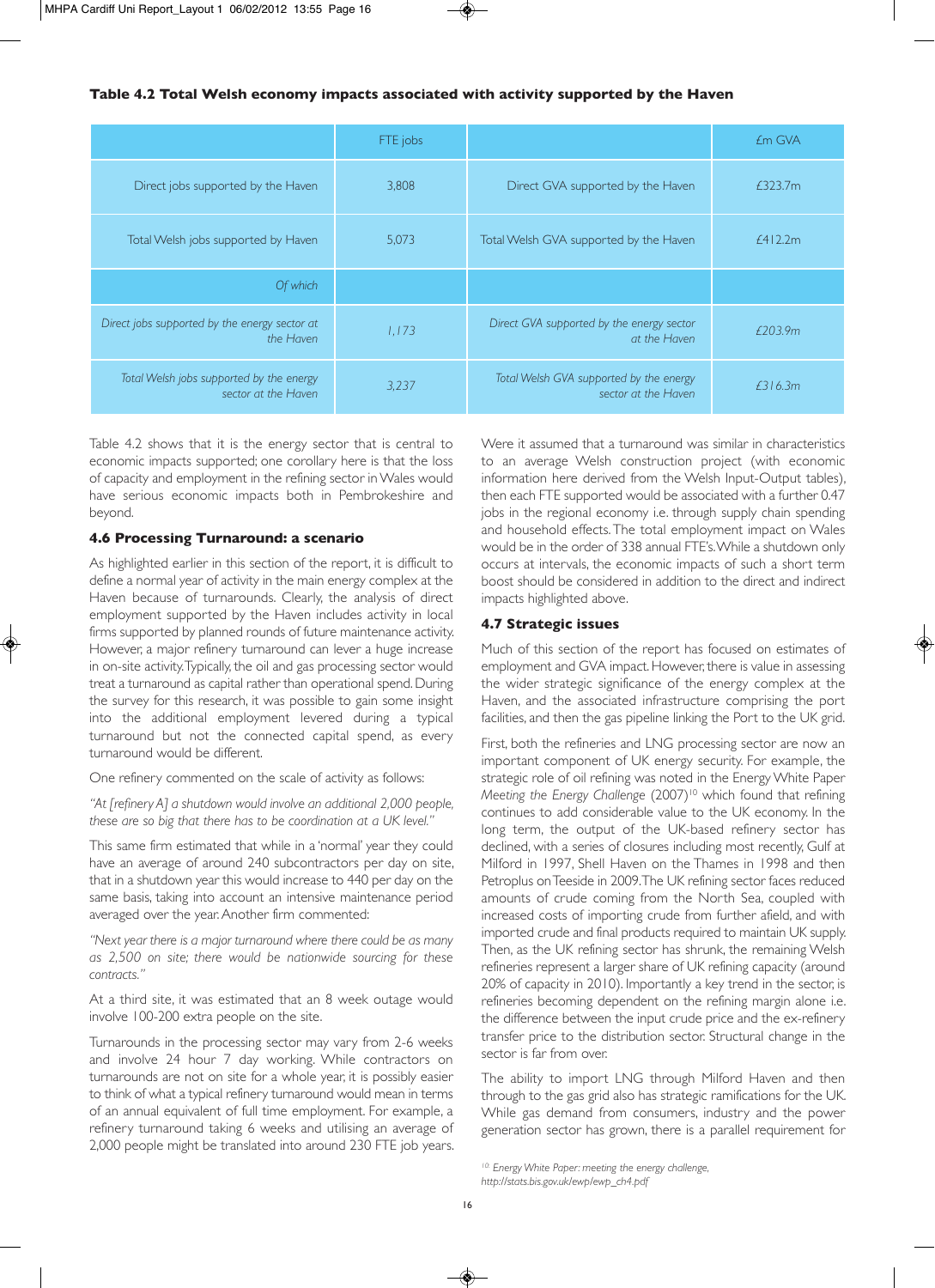an increase in gas imports as continental shelf production declines. The government Energy White Paper (2007) suggested that imports could need to meet an estimated 80% of domestic gas demand by 2020. In this context, the new LNG infrastructure in the Haven represents an important diversification of supply away from Norway and other parts of Europe, and with increasing concerns about supply security surrounding long distance international pipeline transfers. According to the White Paper:

*"LNG will play an increasingly important part in the gas supply mix for both the UK and Europe, and could play a particularly important role in creating a global market for gas by linking the two largest consuming regions: Europe and North America. LNG can also enable gas importing countries to have more diverse gas supplies and import routes, thereby potentially increasing security of supply and competition. In addition, there are LNG import facilities being constructed in Milford Haven, which will further diversify the sources of gas used to supply the UK*." p117

## **Table 4.3 Oil Refineries: Remaining Large Facilities in the UK Capacity m tonnes pa (2010)**

| <b>Refinery</b><br>Stanlow – Shell UK |  | Distillation |       | <b>Reforming Cracking &amp;</b><br><b>Conversion</b><br>3.9 |  |
|---------------------------------------|--|--------------|-------|-------------------------------------------------------------|--|
|                                       |  | I I.8        | 1.5   |                                                             |  |
| Fawley Exxon-Mobile                   |  | 16.8         | 3.0   | 5.2                                                         |  |
| Coryton – Petroplus                   |  | 8.8          | 1.8   | 3.4                                                         |  |
| Grangemouth – Ineos                   |  | 9.8          | 2.0   | 3.3                                                         |  |
| Lindsey - Total                       |  | 11.2         | 1.5   | 4.4                                                         |  |
| Pembroke -                            |  |              |       |                                                             |  |
| <b>Chevron (Valero)</b>               |  | 10. I        | 1.5   | 6. I                                                        |  |
| <b>Milford Murco</b>                  |  | 6.5          | 0.9   | 2.0                                                         |  |
| Killingholm Conoco-Phillips 11.1      |  |              | 2.0   | 95                                                          |  |
| Total                                 |  | 86. I        | 14.3  | 37.8                                                        |  |
| <b>Welsh capacity</b><br>share $(\%)$ |  | 19.3%        | 16.8% | 21.4%                                                       |  |

*Source: Digest of UK Energy Statistics, 2011*

Indeed, the White Paper highlighted a policy of increasing gas storage and import infrastructure by facilitating the construction of gas supply infrastructure both onshore and offshore, through reforms to the planning and licensing regime. The development of LNG infrastructure and the flexibility this provides also has ramifications for the UK's ability to meet its carbon reduction targets under Kyoto, with increases to gas power generation gradually replacing dependence in coal.

Something of the significance of the improvement to the UK supply side is summarised in Table 4.4, which shows LNG imports by UK terminal. The *Digest of UK Energy Statistics* (2011) reveals that the completion of the two facilities (Dragon LNG and South Hook LNG) and expansion of the Isle of Grain LNG facility meant that by 2010, LNG's share of total gas imports into the UK had increased to 35%, and that by September 2010 LNG imports exceeded pipeline imports for the first time. Out of the 203,789 GWh of LNG imported into the UK in 2010, over 70% was associated with the Milford Haven terminals. In context, it was estimated that in 2010 total UK demand for natural gas was 1,092,189 GWh.

South Hook LNG and Dragon LNG together offer energy diversity for the UK and a flexible delivery mode, being able to link into gas supplies from anywhere in the world. Furthermore, the presence of the two facilities levered the improvement to the national gas transmission system offering a 'west coast' supply point, and then the opportunity for a major gas fired power station further West in the UK than was possible before. One further implication of the improvement to the natural gas infrastructure is that it will provide the refineries with a cleaner fuel source, with the two refineries under pressure to use less fuel oil in response to tightening environmental regulations. The Valero refinery will be connected for the first time to the gas grid in November 2011. Finally, the establishment of the gas processing facilities has played a role in safeguarding Milford Haven's future as a major port.

## **Table 4.4 UK LNG Imports by terminal (GWh) LNG imports 2006 2007 2008 2009 2010**

| via                   |  |               |  |     |                       |
|-----------------------|--|---------------|--|-----|-----------------------|
| <b>Dragon LNG</b>     |  |               |  |     | 10,034 19,097         |
| <b>South Hook LNG</b> |  |               |  |     | 49,249 124,922        |
|                       |  |               |  |     | 8.912 50.483 59.770   |
| Teesside Gas Port     |  | 42            |  | 813 |                       |
| Total                 |  | 37.576 14.903 |  |     | 8,912 110,579 203,789 |

*Source: Digest of UK Energy Statistics, 2011.*

In summary, the combination of oil and gas processing at the Haven and potential economies of scale between the operations provides the UK with greater energy security. The Welsh Government is planning to have greater involvement in the development of energy policy. While there is continuing interest in the progress of renewables (progress in which Milford Haven Port potentially plays a major part) it is still important to highlight the high levels of capacity available at the Haven in conventional resources.

## **4.8 Conclusion**

This section of the report has revealed that firms and institutions dependent on the Haven account for over 3,808 full time equivalent jobs in the local economy surrounding the Haven, and support over £320m of GVA. When the Wales-wide effects are taken into account, these totals grow to over 5,000 FTEs and over £400m of GVA. The section has shown that the energy complex in the Haven plays an important role in the Pembrokeshire, Wales and UK economy. Indeed, while this report shows that the energy and port sector plays an important role in supporting employment directly and indirectly in Pembrokeshire and Wales, a recent report from the UK Petroleum Industries Association highlighted that every job in the refining sector alone supported as many as seven jobs in the wider economy; as a result of refinery purchases and employee spending. The next section outlines challenges facing the main industries in the Haven.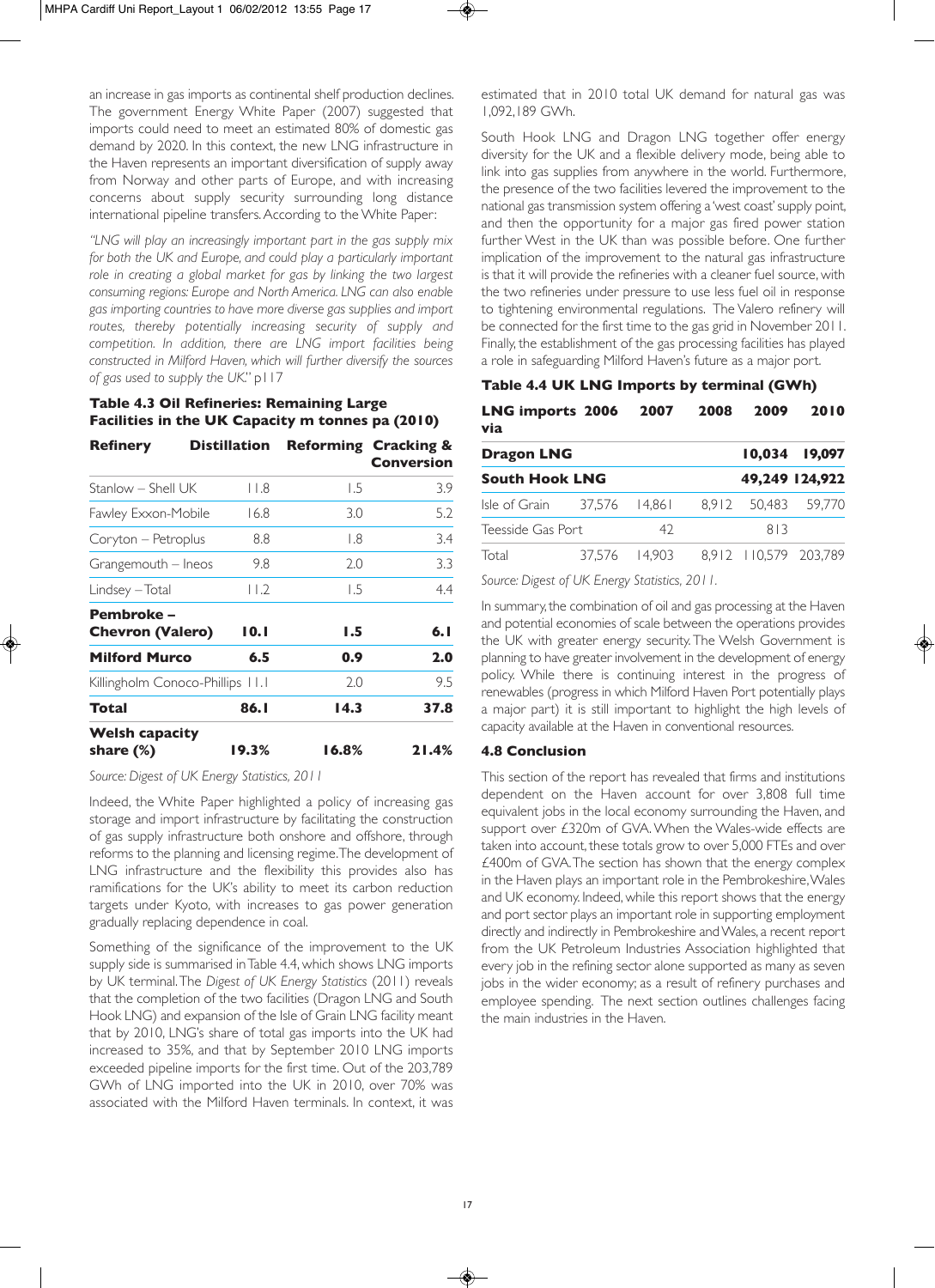## **5. Consultation**

#### **5.1 The consultation**

The survey undertaken among the firms and institutions at the Haven had an open section where it was possible for respondents to comment on the main factors affecting their future economic prospects at the Haven. This section is also informed by a series of interviews that were undertaken with the largest firms at the Haven. The section is divided into two sub-sections with the first summarising the points made by the energy (oil and gas processing and power generation) sector, and then a summary of factors affecting future prospects of other firms in the Haven.

## **5.2 Energy (oil and gas processing and power generation)**

This sector highlighted a series of macro/international and then more local issues affecting prospects. Firms in this broad sector are active in international markets and subject to global supply and demand pressures for resources. At the time of the survey, the refining sector was moving through a period of some uncertainty. In August 2011, ownership of the Chevron refinery near Pembroke changed, and in July 2010 Murphy Oil Corporation (Murco's US parent organisation) announced that it intended to exit refining and that it would seek buyers for the Milford Haven refinery. Consequently, with the trend towards new patterns of ownership, it was factors affecting refining margins which were particularly important to these firms, and with these partly a function of the extent of global recovery in the period to 2015. The refineries at the Haven also face additional capacity coming online from new refineries in the Middle East, China and India.

With these pressures, the main concerns raised by the respondents to the survey were in terms of regulations that increased the costs of UK operations. Specifically, this included EU legislation comprising a range of regulations surrounding air quality, climate legislation, waste regulation, and product (fuel) legislation. Factors noted by the refineries included:

- National Emissions Ceilings; Industrial emissions directive
- Renewables Directives
- Fuels Quality Directive, IMO Marpol Marine Fuel, Substances **Directive**
- Environmental Liability Directive, Soil Directive Disposal, Water Framework Directive.

After 2013, the EU ETS Phase III comes into operation which effectively reduces the net refining margin. While this applies to all EU refineries, there were concerns of additional costs involved in meeting UK only legislation, with the refining companies needing a level playing field with other EU competitors. One response to the survey noted:

"*EU legislation is increasingly complex and demanding which makes European refining less competitive, on top of which UK only legislation is having a major impact making the UK less competitive than Europe."*

#### And another:

*"Climate change legislation… much money goes into ETS and UK carbon reduction commitment. Problem is that some 'do' around the globe and some 'don't' so some competitors do not have to comply."*

Of the more positive comments, the refineries noted the possibilities of using natural gas at their facilities, which was not

possible prior to the introduction of new re-gasification infrastructure. Responses also highlighted the strong levels of support gained from local planning authorities.

For the LNG processing sector and power generation sector, key issues affecting prospects were similar in some respects to that of the refineries; with international prices and demand strength in the UK being critical. Factors mentioned as important to the scale of future operations at the Haven included:

- The strength of the UK gas market; and rate of depreciation in gas coming from the continental shelf;
- Longer term plans to increase nuclear capacity, with this potentially displacing the need for fossil fuels in power generation;
- The presence of "Black Swans" including the potential for shale gas in some UK locations;
- Emissions Trading Scheme and increasing green taxes; and with LNG ships having the flexibility to off load in the most competitive locations;
- How far lower cost gas availability attracts more energy intensive firms to the Haven, including additional power generation;
- Whether there are economic finds of gas in the Irish Sea, with the facilities at Milford Haven well placed to receive incoming gas from this source;
- Issues in gaining some key skills including project planners and managers, and with some suppliers to the sector also facing key skills shortages;
- The ability to meet future expansion plans without lengthy planning restrictions.

As expected with the LNG processors and power generation firms, operational prospects are tied to power markets and impact on the gas price, and in similarity to the refining sector, any changes to environmental regulations would have a major effect. Several respondents mentioned issues relating to planning and permits to operate. Where these firms had the capacity to extend local operations, there were concerns about how long planning permissions could take and the costs in going through the process. A particular concern was that the importance of Milford Haven as an energy hub did not appear to have been recognised when, in September 2011, the Welsh Government outlined those areas that would become Enterprise Zones.

Respondents were also mindful of how the concerns of local communities around the Haven affected longer term prospects. Each of the established firms in the energy sector has an extensive network of community and education linkages, and have also worked closely with organisations such as Pembrokeshire Coast National Park Authority in safeguarding natural assets in and around the Haven. However, there was an acknowledgement of the importance of safety in ensuring the future of operations on the Haven. This was not just in terms of site accidents and spills, but also issues such as road safety and traffic disruption during terminal developments and future expansions. According to one respondent:

*"Safety, environment and reliability are the three cornerstones of our success, with bad performance in either of these areas then we will not survive long term as a viable business."*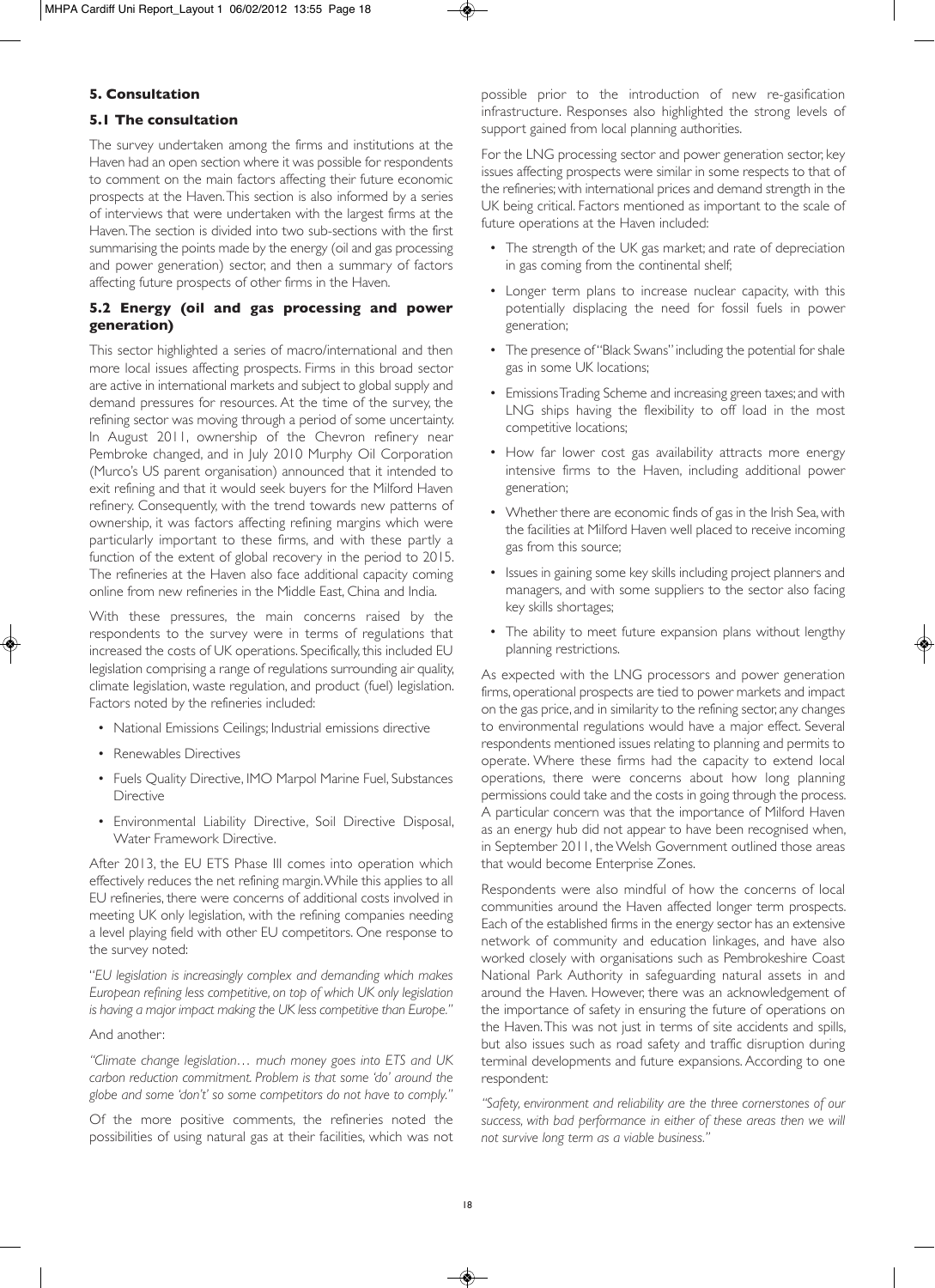## **5.3 Other Haven companies**

Other respondents to the survey were in very different sectors (see table 4.1 for a summary of the spread of sectors considered). This resulted in a very diverse range of factors viewed as being important to future prospects of operating in the Haven. It is difficult to group responses here without identifying individual companies, therefore, some of the recurring themes are highlighted.

A key concern for some respondents was the survival of the oil refining sector in the Haven. Changes in capacity in the sector were understood to be directly linked to the survival of many of the firms responding. Indeed, a critical issue for the local economy is how far suppliers and sub contractors to the refining complex have a diversified revenue base. The analysis in section 4 of this report pointed to a strong local dependence on the energy complex. Clearly, the growth of the LNG complex and the power station represents a potential diversification for some local suppliers and subcontracts, but further diversification of the energy complex at the Haven would seem to be critical for a number of suppliers and subcontractors.

A second concern related to the packaging of contracts and the ability of smaller local suppliers and subcontractors to meet the needs of the larger firms. In some cases, firms in the energy sector have worked to package some contracts to enable local firms to bid, particularly in terms of service contracts. However, some respondents were still concerned that some contracts are awarded externally without due consideration of local supply points. Prior to the development of the LNG facilities, there was an Energize programme in place in Pembrokeshire which tried to overcome information asymmetries between larger firms and smaller SME's in west Wales, and assist local firms to develop resources and capabilities to compete for contracts with larger energy-based firms. There would still seem to be value in these types of initiatives. Indeed, these types of concerns link to those voiced in the wider 'terminal community' about the supply side impacts of the LNG terminal development and allied projects, and the extent to which employment opportunities would be largely for in-migrants, and concerns on an increase in homelessness and house prices as a result of increased demand for housing (see Wakefield, 2005).

Amongst other Haven companies and institutions, concerns also arose about the extent of regulation (environmental regulations), and the costs and complexity of the planning process (a recurring theme). This issue was seen as compromising the location competitiveness of potential sites surrounding the Haven. However, issues concerning environmental regulation were having impacts on firms as diverse as those providing tank and bunker storage, short sea towage and shipping and ferry operators (regulations on sulphur content of marine fuels).

Different sets of factors affected prospects for firms that were dependent on the Waterway as an input. For example, for the fishing and process sector, key factors affecting prospects included, future accidents in the Haven, local supply of shellfish, the temperature of water in the Haven, and the build up of algae close to processing facilities.

Other factors listed by responding firms tended to be more parochial including:

- Continued use of the Port as a terminal for international shipping (i.e. in relation to health services and non-market sector employment)
- Local authority financial issues (i.e. in terms of safeguarding of non-market services provided to the Haven firms)
- The effects of the downturn on private and government spending on investment and maintenance
- Developing closer working relationships with the processing community and Milford Haven Port Authority
- Recovery of the Irish economy
- Stabilisation of fuel costs (i.e. for sea transport service providers).

## **5.4 Conclusions**

The consultation brought forward a wide range of factors affecting different types of businesses around the Haven. The findings from the consultation link to factors important for the future growth of Milford Haven and Pembroke Dock economies. International product prices, domestic demand and location-specific environmental regulations are tightly connected to the ongoing competitiveness of the Haven as a site for the main energy complex. The prospects for linked firms around the Haven are then indirectly associated with these same factors, although also influenced by the future prospects at developing investment sites in the local economy which potentially offer further industrial diversification.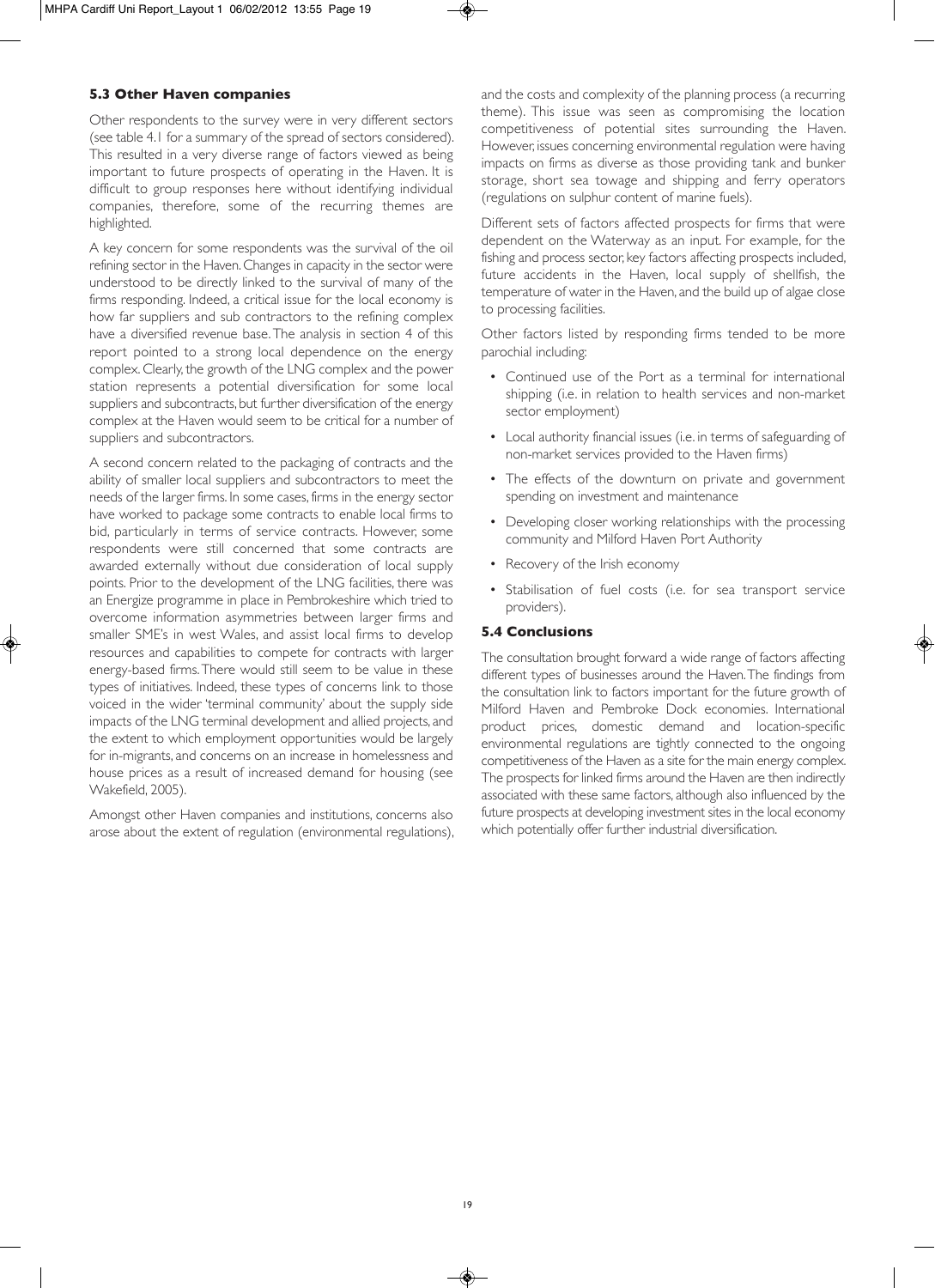## **6 Conclusions**

The report has revealed the significance of economic activity supported by the presence of the Waterway at Milford Haven. The report reveals that the presence of the Haven supports over 3,800 jobs and over £320m of GVA in the local economy, and then with further multiplier effects for the whole of the Welsh economy. The report has also shown that the Port and the energy complex are central to the hub of activity at the Haven. For Pembrokeshire, these facilities provide a large number of full time jobs and highly skilled occupations. The loss of any of these employment opportunities would be extremely difficult to replace in the current climate which has seen inward investment into Wales as a whole decrease sharply in recent years. However, the activity base at the Haven has been reinforced by inward investment by the gas processing sector and RWE npower, and with further investment expected in coming years as a result of further capital spending at the refineries. The area around the Haven has seen some of Wales' largest inward investments at a time when foreign direct investment into other parts of the Welsh economy has been greatly reduced.

Moreover, the energy industry in the Haven was instrumental in maintaining Welsh exports during the past recession. For example, the Welsh Index of Production reveals that at the end of 2009 the index of output in the oil processing and nuclear fuels sector (largely refining in the regional case) was 4.7% higher than it had been in 2006, while for all Welsh manufacturing the index value was  $13.6\%$  lower.<sup>11</sup>

It would be misleading, however, to focus on the contribution of firms around the Haven just in terms of employment and investment benchmarks. Academic interest in the activities of multinational firms in Wales has focused on the role of such firms in developing the local industry base. The knowledge and operational practices of the larger firms in an industrial complex spill over into local firms, increasing their productivity, and then potentially improving their prospects locally and nationally. Indeed, even where contracts are awarded outside of Wales for major projects in the Haven, there are opportunities for local firms to work with global leaders in engineering and to pick up on best practice. These types of effects are difficult to measure, but form one of the bases of government support to international investors in the regional economy.

In spite of all this, elements of the energy complex in the Haven have been shown to be vulnerable to international economic conditions on resource prices and evolving patterns of energy demands. Little can be done at a regional level to assist firms facing these types of pressures.

The consultation for this report revealed concerns by some of the larger employers in the Haven over the increasing burden of location-specific environmental regulation, and issues surrounding planning procedures for new developments around the Haven. This is a real area of concern with some respondents, questioning to what extent Wales is still an attractive place to invest. Other respondents reflected on the process of getting projects underway in the Haven, and noted that with the benefit of hindsight, selected projects would not have been undertaken. In this respect, one conclusion from this report would be that the Welsh Government needs to look carefully at the burden being placed on some of the largest inward investors in the principality and how far assistance can be targeted to support these firms. For international firms in the Haven, the process of devolution has complicated the investment process, partly because of the increase in the numbers of departments, regulators and third sector bodies involved, and with planning and regulatory frameworks part of the country risk assessment undertaken by firms during any large capital investment.

Of some concern is that the new economic strategy of the Welsh Government *Economic Renewal: A New Direction* (July 2010) suggests that a sector based approach is being adopted for targeting supports. Key sectors identified in this document include ICT, advanced materials and manufacturing, creative industries, life sciences, financial and professional services, and energy and the environment. The absence of the large processing sectors is of some concern given the acknowledged role of firms such as Dow Corning, Tata, Valero and Murco to the Welsh economy in terms of economic contribution but also skills development. Furthermore, the identified key sectors are poorly represented in Pembrokeshire. While Milford Haven Port Authority is working to develop low carbon and renewables investments at the Haven, the role of established energy industries in promoting advanced manufacturing in their supply chains, and promoting low carbon technology should not be ignored.

There is considerable opportunity for the Welsh Government to overtly recognise the Milford Haven Energy Hub as a key economic area where further inward investment and ease of operation is positively enabled.

<sup>11</sup> *http://www.statswales.wales.gov.uk/TableViewer/tableView.aspx?ReportId=22187*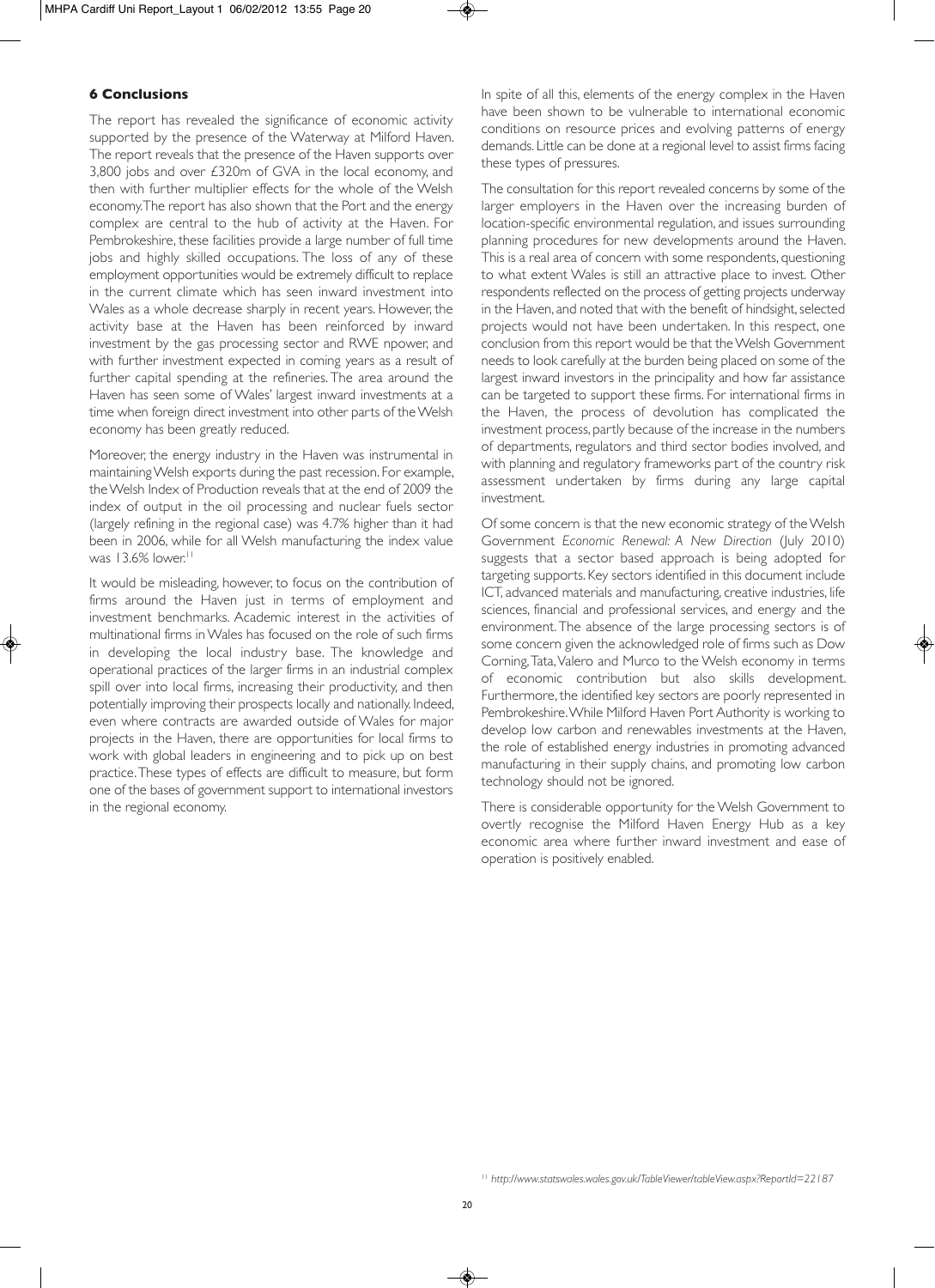## **Appendix 1: Welsh Input Output Tables**

The analysis of indirect and induced effects in section 4 of this report has made use of economic data contained within the Welsh Input-Output Tables. The Welsh Input-output project as a whole has been in progress since 1993. Tables have been published for each of the years 1994 to 1996, and for 2000, 2003 and 2007. The 2003 Tables were supported by the Welsh Development Agency and Cardiff Business School, and their development and construction undertaken by members of the Welsh Economy Research Unit at Cardiff Business School. The construction of the 2007 tables was supported by Environment Agency Wales.

The Welsh Input-Output tables reveal the different industries that make up the Welsh economy, and show how they fit together in terms of their sales and purchasing patterns. Each industry in Wales relies to a greater or lesser extent on local, regional, national and then international markets. Each industry also uses labour inputs, and imports goods and services. The Input-Output tables then allow comparisons between industries in terms of their pattern of resource use, and the sectoral and geographical destinations of their outputs, including the level of export activity.

The Tables can be used to identify sectors which are important to the local economy by virtue of their spending, employment, exports, or local linkages and consequent economic activity supported directly and indirectly in the Welsh economy. Then the Input-Output framework should also be seen as a detailed statement of account, with tables allowing reconciliation of the supply of, and demand for, goods and services in Wales.

In this report the Input-Output tables were used, for example, to generate multipliers for the oil and gas processing sector.

For example, an increase in demand for the goods produced by the oil processing sector in Wales, would lead to an increase in the spending of the oil processing sector (direct effect). However, as the industry increases its spending, their suppliers in Wales will also have an increase in demands for their goods, and then also the suppliers to the suppliers experience extra demands, and so on (indirect effects). The shock of the increase in final demand ripples through the Welsh supply chain. Moreover, as a result of these supply chain effects, the level of income in the economy will increase, and a portion of this income will be spent on Welsh goods and services leading to further increases in demand. This is termed an induced income effect. The ratio of the direct, indirect and induced income effect to the direct effect is termed a multiplier. Multipliers can also be derived with regards to employment effects. Our multiplier estimates derive from the 2007 Input-Output tables; while these tables are now dated the multiplier values for large sectors of the Welsh economy do not tend to change markedly over these time periods.